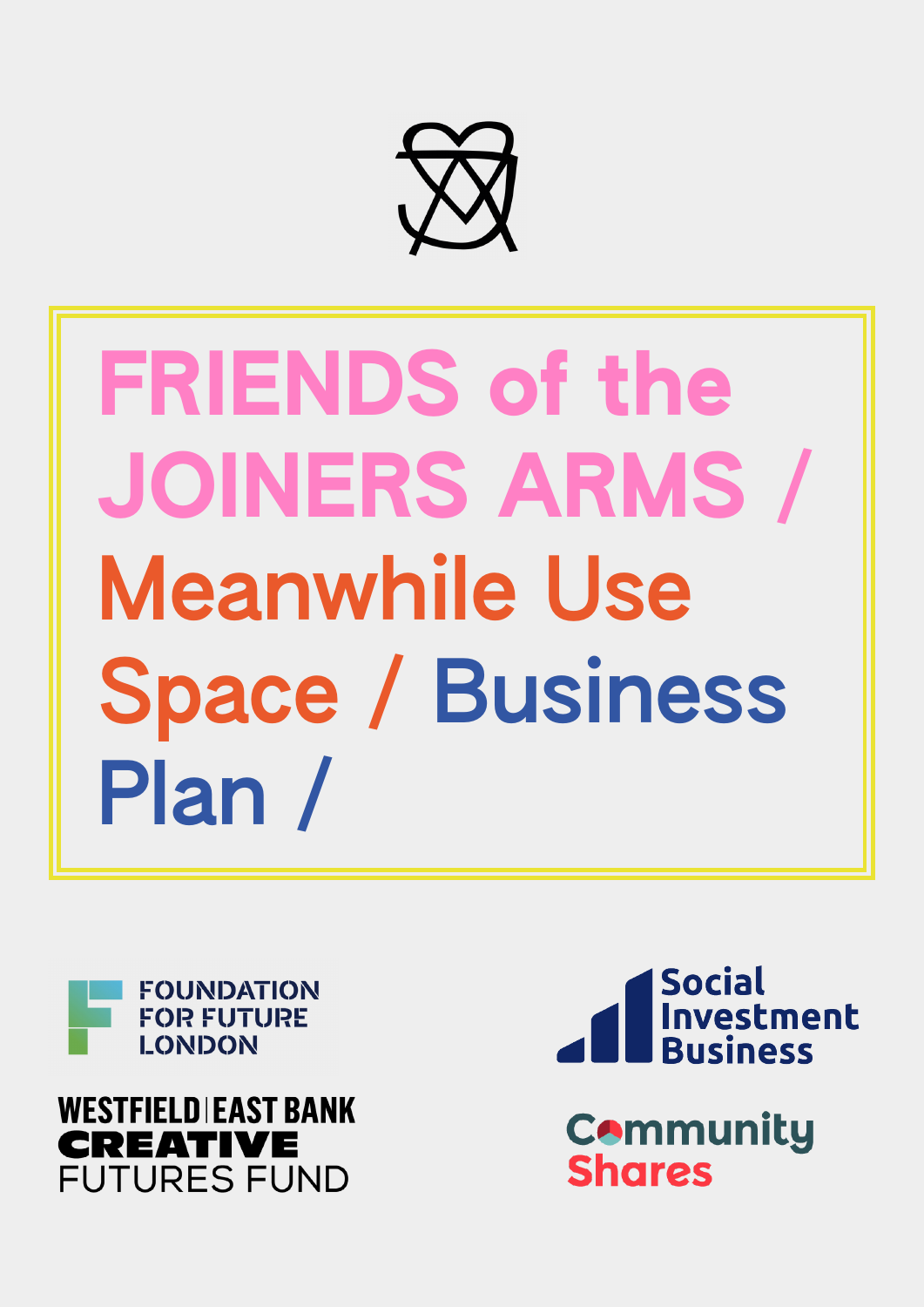

# *<sup>10</sup>* HOW? *4 22*

# MARKETING *43* PLANNING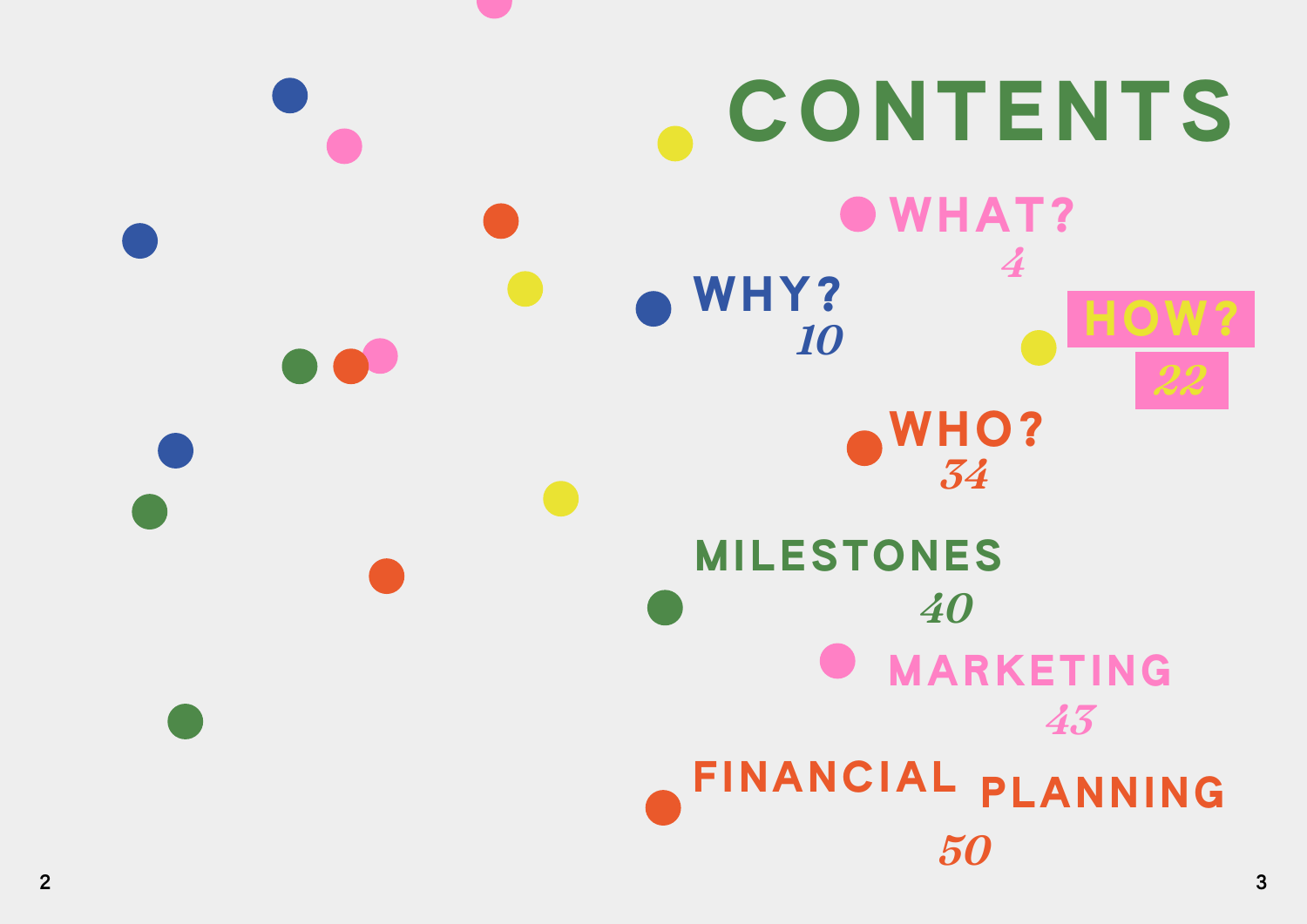**Our vision is to create East London's first LGBTQI+ community-run pub/venue that is truly inclusive and pioneering in its approach to social change.**





# H A T

VISION

# MISSION

 $\bullet$ 

**For marginalised members of the queer community who are under-represented in existing spaces, our community-run pub will be a queer, not-for-profit, later licence and accessible space that provides opportunities for socialising, performance and jobs, and funding for community services.**

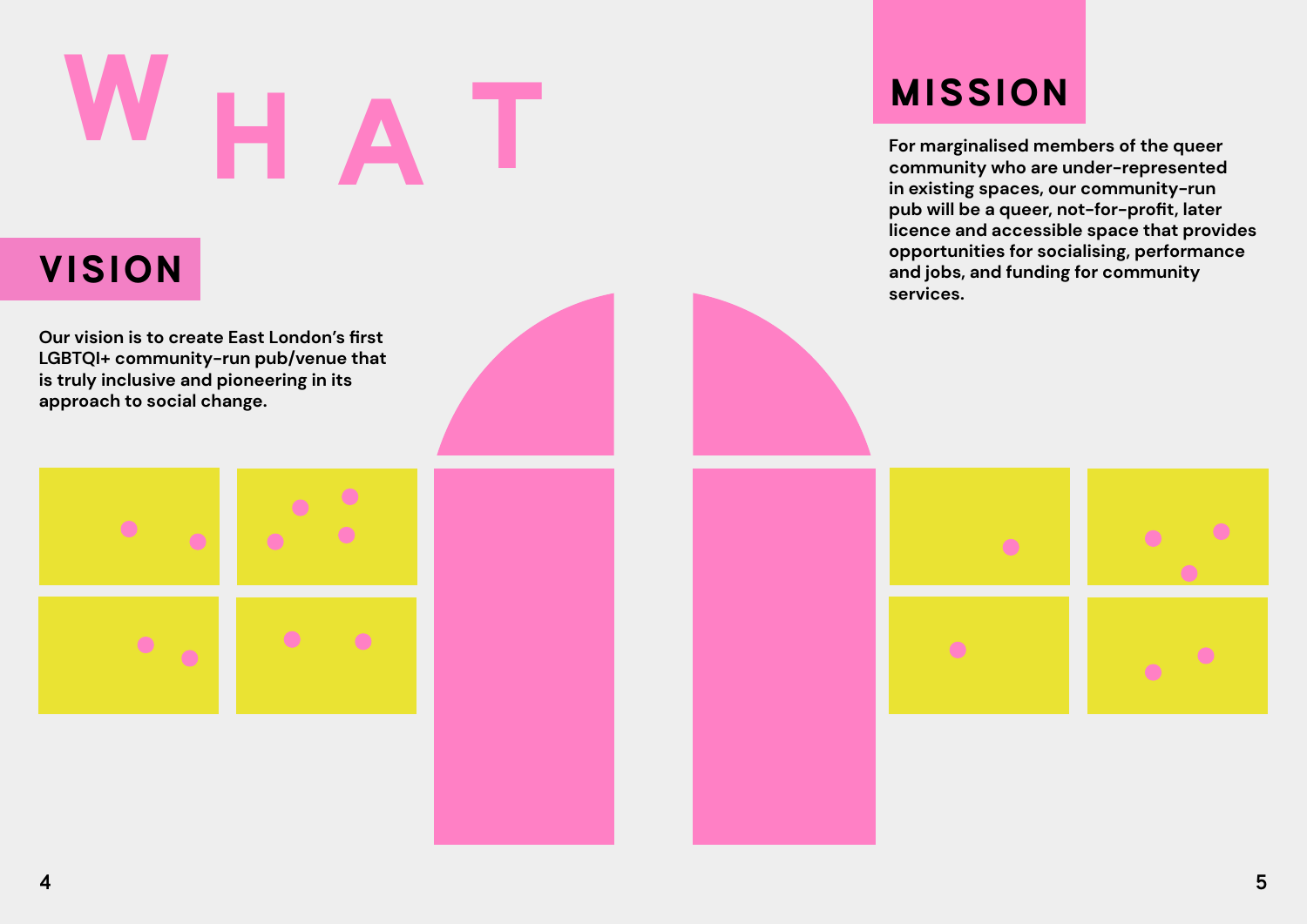Friends of the Joiners Arms (FOTJA) are an award-winning<sup>1</sup> campaign group who fought for historic planning protections for the Joiners Arms on Hackney Road, which secured a long-term replacement space for the Lesbian, Gay, Bisexual, Transgender, Queer, and Intersex (LGBTQI+) community of East London.2

FOTJA are passionate about breaking down barriers and empowering LGBTQI+ people, and believe having access to LGBTQI+ spaces is fundamental to our wellbeing as well as creating much-needed employment opportunities for LGBTQI+ people. FOTJA aim to open London's first community-run LGBTQI+ space and want to help reverse the pattern of mass closures of queer venues.

<sup>1</sup>Sheila McKechnie Foundation's ['Best Community Campaign'](https://www.gscene.com/news/friends-of-joiners-arms-win-best-community-campaign-award/) award in 2018. 2 [https://www.theguardian.com/](https://www.theguardian.com/world/2017/oct/12/joiners-arms-redevelopment-must-include-lgbt-nightclub-council-rules ) [world/2017/oct/12/joiners](https://www.theguardian.com/world/2017/oct/12/joiners-arms-redevelopment-must-include-lgbt-nightclub-council-rules )[arms-redevelopment-must](https://www.theguardian.com/world/2017/oct/12/joiners-arms-redevelopment-must-include-lgbt-nightclub-council-rules )[include-lgbt-nightclub-council](https://www.theguardian.com/world/2017/oct/12/joiners-arms-redevelopment-must-include-lgbt-nightclub-council-rules )[rules](https://www.theguardian.com/world/2017/oct/12/joiners-arms-redevelopment-must-include-lgbt-nightclub-council-rules ) 

FOTJA use the term 'queer' as a radical word which encompasses the widest range of sexualities and genders, to indicate "queer not as being about who you're having sex with (that can be a dimension of it); but queer as being about the self that is at odds with everything around it and has to invent and create and find a place to speak and to thrive and to live."<sup>3</sup>

# Queer not as being about who you're having sex with

FOTJA are registered as a Community Benefit Society (CBS)4 to allow us to operate with the community as our focus, and aim to open a space that is fun, accessible, inclusive, diverse and builds community cohesion in the process.



# VALUES

<sup>3</sup>Quote from bell hooks, 2014. 4 The purpose of a community benefit society is to serve the broader interests of the community, in contrast to cooperative societies that serve the interests of members. Any profits are reinvested back into the business. Business details can be found on the [FCA Mutuals](https://mutuals.fca.org.uk/)  [Register](https://mutuals.fca.org.uk/), registration no. 7735

# *but queer as being about the self that is at odds with everything around it and has to invent and create and find a place to speak and to thrive and to live*

# **- bell hooks**

# *(that can be a dimension of it);*

6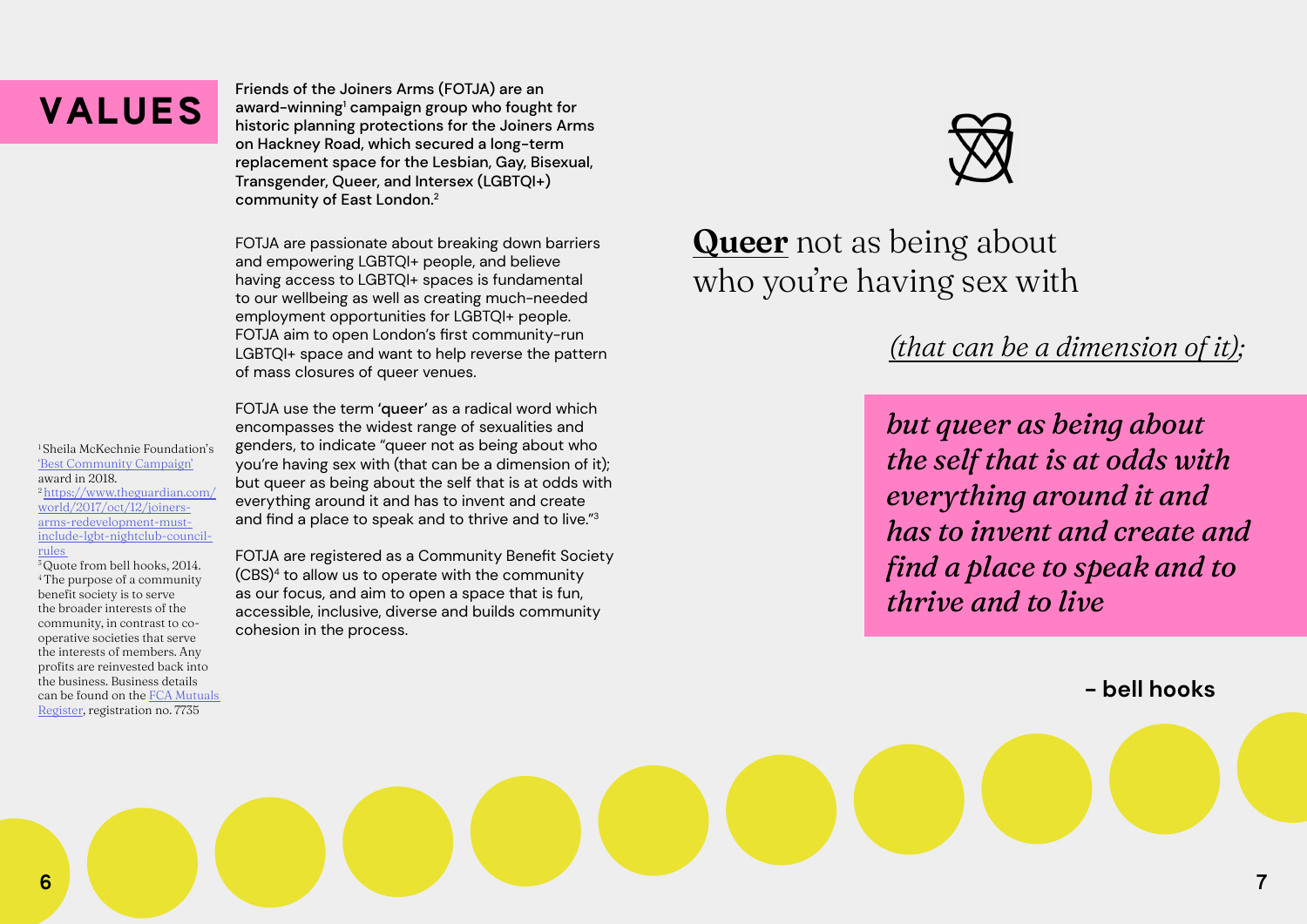# THREE YEAR AIMS AND OBJECTIVES, 2022-2025

## **Transfer FOTJA's current events programme into a temp-perm space by the end of 2022**

a. Identify and acquire the lease on a meanwhile space for a minimum duration of 5 years b. Utilise this period of temporary occupation to test and refine the operating model c. Document and evidence the social impact of the model to reinforce the business case for a permanent venue

d. Achieve a financial reserve of £125,000 to underpin a future move to a permanent venue

*1*



**By June 2022, launch a Community Share offer to part finance the operating model and develop a wider cohort of members to shape the operating model**

Members Arms on Hackney Road) Members.<sup>5</sup>

a. Launch a Community Share offer by June 2022 b. Raise a minimum of £125,000 in Community Shares by August 2022, with a maximum raise of £175,000 (both of these figures include £25,000 in equity funding to be secured via Community Shares Booster Fund)

c. Recruit 1,000 members to our Community Benefit Society (CBS) and hold at least two meetings per year for society members

d. Create community engagement and sense of ownership in the space, and achieve 50% of members voting in the 2023 AGM

e. Investigate and implement innovative ways for members to shape the operation of CBS and venue

## **Identify potential space and a finalised operating plan for a permanent transfer by 2026**

a. Produce and share a fully costed and considered operating plan by late 2025 with all Community

b. Identify the criteria, informed by the meanwhile operation, for an alternative permanent venue by 2025 (including the suitability of the former Joiners

c. Identify, qualify and secure additional fundraising required by 2026, including trading reserves,

new share capital and mortgages, as voted on by

5 We are asking people to invest in the first share offer as a long-term investment, with a plan to allow 7.5% of capital to be withdrawn each year after Year 5. If the second share sale requires a change to this, this will go to our Members to be agreed.



*4*

# **Position FOTJA as a queer champion in the wider London LGBTQI+ scene**

a. Centre accessibility in the design of the space during 2022 and have 75% of performance events with paid-for accessibility support (such as BSL interpreters, live-captioning, audio description, and/

b. Facilitate the launch of 6 new cabaret/club nights by emerging producers in the first year of operation c. Partner with 6 registered charities or community organisations in the first year of operation to host drop-in events and services at the space d. Create well-paid, secure employment opportunities of at least 8.3 FTE by Year 3 - including sponsoring individuals to obtain their security

or live-streaming) by Year 3 licensing on delivery of provision

e. Create a Community Advisory Board by end of Year 1 of at least 6 members representing different marginalised communities, to deliver biannual review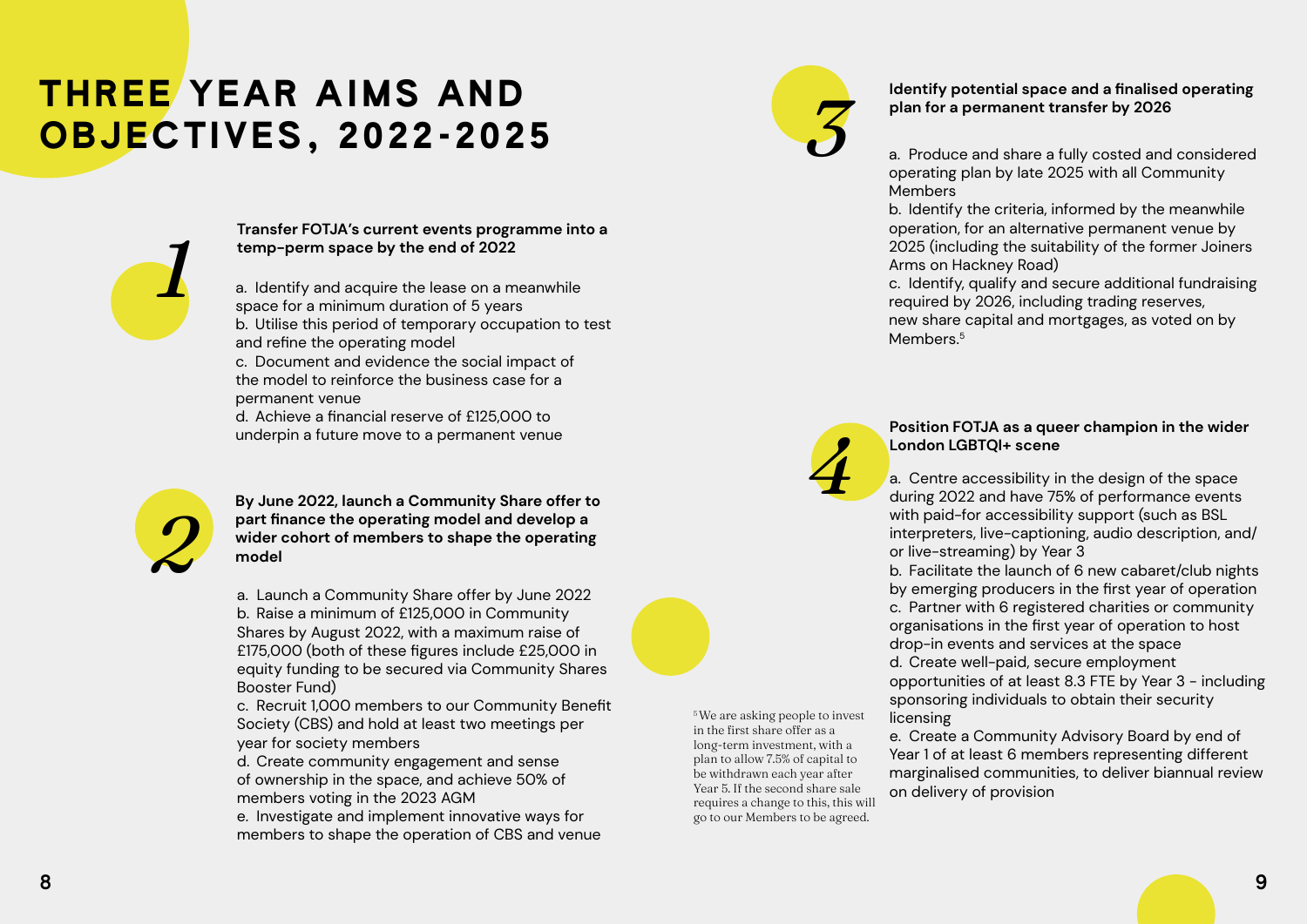# Why is an LGBTQI+ space needed?

**LGBTQI+ bars have historically been empowering spaces, offering sanctuary, self-discovery, and employment, where friendships and romances are born, and communities thrive.** 

However, London lost 58% of its LGBTQI+ spaces in the 10 years leading up to 2015.<sup>6</sup> These closures have disproportionately affected the most marginalised within LGBTQI+ communities including trans people, people of colour (POC), and disabled and neurodiverse people, and the imminent pressures on the remaining spaces make profit-making a priority.

# Y W H

6 'LGBTQ+ Cultural Infrastructure in London: Night Venues, 2006–present' Campkin & Marshall, 2017 7 [https://www.itv.com/](https://www.itv.com/news/2021-12-02/police-recorded-lgbt-hate-crimes-up-sharply-since-lockdown-figures-show) [news/2021-12-02/police](https://www.itv.com/news/2021-12-02/police-recorded-lgbt-hate-crimes-up-sharply-since-lockdown-figures-show)[recorded-lgbt-hate-crimes](https://www.itv.com/news/2021-12-02/police-recorded-lgbt-hate-crimes-up-sharply-since-lockdown-figures-show)[up-sharply-since-lockdown](https://www.itv.com/news/2021-12-02/police-recorded-lgbt-hate-crimes-up-sharply-since-lockdown-figures-show)[figures-show](https://www.itv.com/news/2021-12-02/police-recorded-lgbt-hate-crimes-up-sharply-since-lockdown-figures-show) 8 25th Feb - 15 Oct 2019; 138 responses.



# **The issues currently affecting London's LGBTQI+**

**spaces include:**

• None are fully physically accessible, and do not make accommodations for disabled and neurodiverse people, for example blind, D/deaf and/or neurodivergent people • Collapse in number of venues means fewer employment opportunities in LGBTQI+-run

- 
- businesses
- 
- 
- 

• Many have exclusionary door policies, or limit access to marginalised groups in other ways (e.g. marketing and programming aimed at a white cisgender gay male audience) • Increasing cost of running nights/spaces limits who can afford to perform at and produce nights • Limited scope of profit-driven activities inside the venues leads to exclusion

**Together, these issues lead to marginalisation and under-representation in who designs, delivers and accesses LGBTQI+ social spaces, all against a backdrop of rising numbers of hate crimes against LGBTQI+ people.7**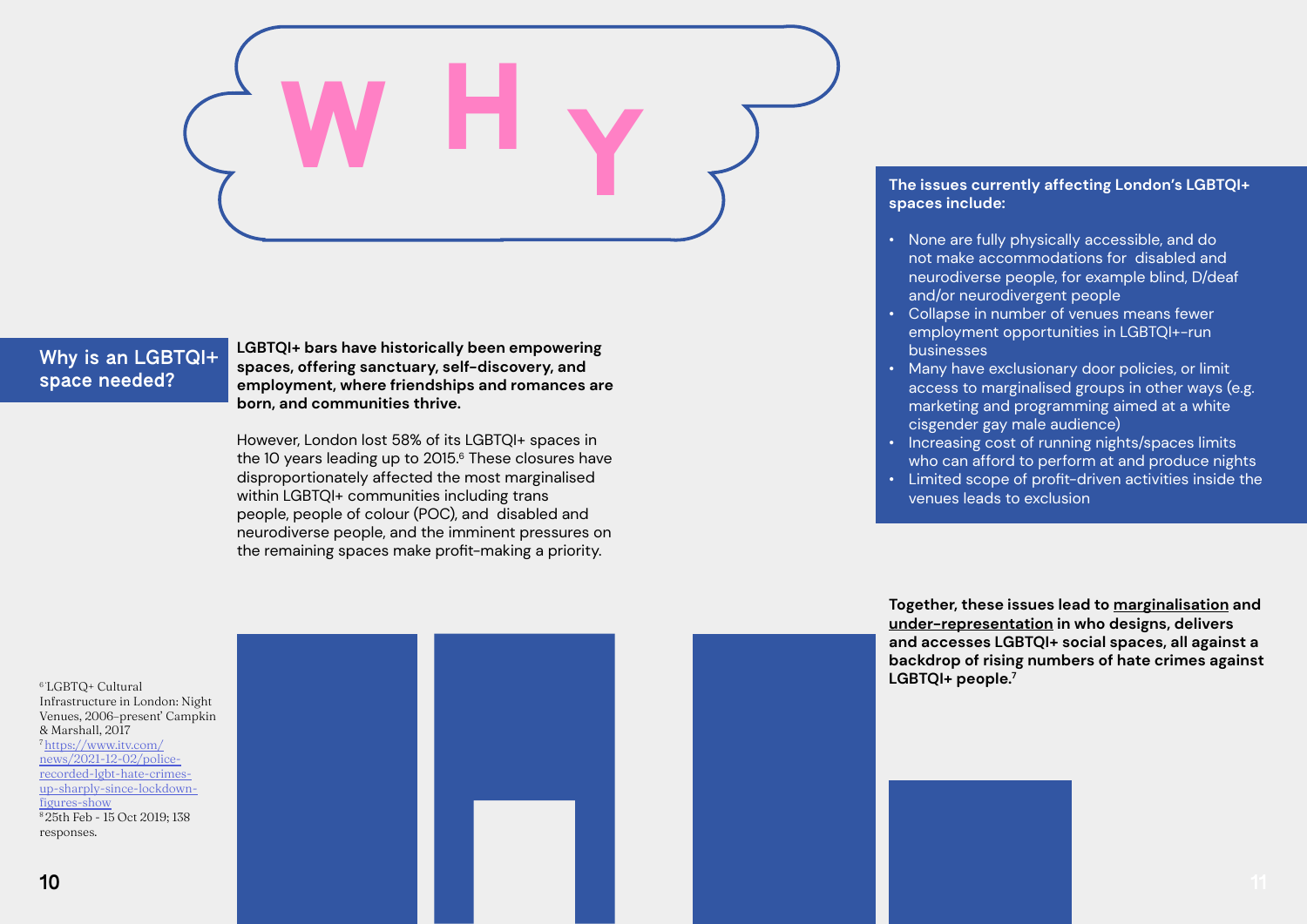of respondents said they believed it is important to have queer venues and spaces

of respondents said they feel like there are now fewer venues that they can go to that they feel completely comfortable in. However, this

percentage increased to

99%

91%

67%

said they felt queer spares furthered the social well-being and interests of the LGBTQI+ community

> for respondents who identified as Jewish, Black, Asian, POC, Mixed Race or Latinx.



# **In an anonymous online survey conducted by FOTJA in 2019 :**

# London lost

# of its LGBTQI+ spaces *58%* in the ten years leading up to 2015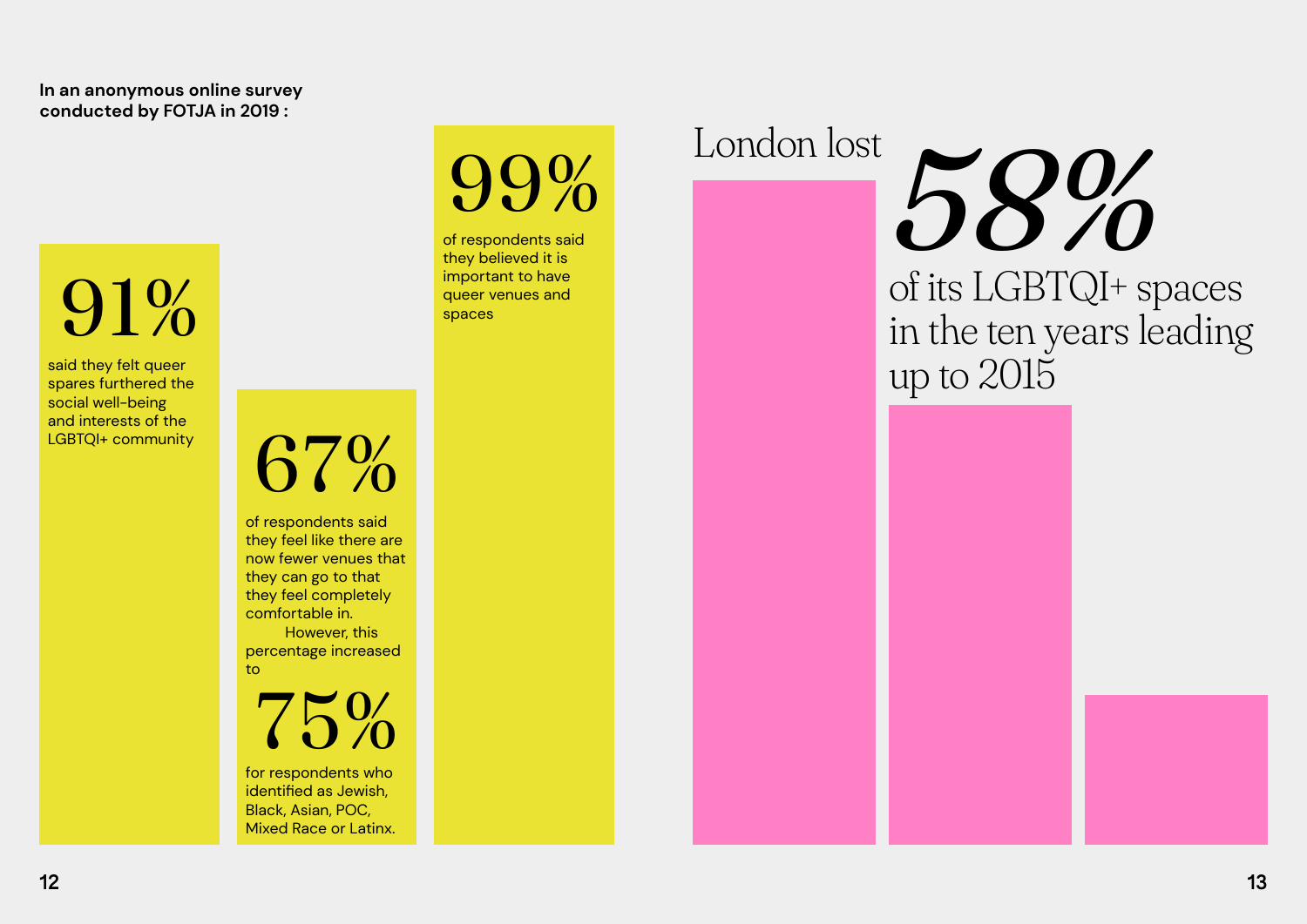

This campaigning experience has given FOTJA a detailed working knowledge of planning processes in East London and the threats posed to queer spaces. FOTJA have since transformed into an organisation passionate about protecting and creating queer spaces, and have chosen to use the robust community-run business model: a staggering 99% of community pubs survive the first 5 years, whereas average small and medium sized enterprises have a 5 year survival rate of 44%.<sup>9</sup>

## **FOTJA came into existence in 2014 to fight against the closure of the Joiners Arms on Hackney Road.**

In the past 4 years, FOTJA have been awarded bursaries and grants, and participated in business support programmes<sup>10</sup> to develop a community business model. The queer space will be community organised and operated, and the structure of our operation will take precedent from other community owned and operated pubs such as The Bevy<sup>11</sup> and Ivy House<sup>12</sup>, with the day-to-day operations run by paid, professional staff.

9 [https://plunkett.co.uk/](https://plunkett.co.uk/wp-content/uploads/FINAL_Impact-Report-2021-5.pdf) [wp-content/uploads/FINAL\\_](https://plunkett.co.uk/wp-content/uploads/FINAL_Impact-Report-2021-5.pdf) [Impact-Report-2021-5.pdf](https://plunkett.co.uk/wp-content/uploads/FINAL_Impact-Report-2021-5.pdf) <sup>10</sup> Plunkett Foundation 'More [Than A Pub'](https://plunkett.co.uk/more-than-a-pub/) 2017 programme, including a £2.5K bursary; [The Hive](https://www.uk.coop/start-new-co-op/start/support/about-the-hive) peer-mentoring support programme (run by Co-operatives UK) in 2018; the GLA's [Cultural Infrastructure](https://www.london.gov.uk/what-we-do/arts-and-culture/cultural-infrastructure-toolbox/culture-and-community-spaces-risk)  [Special Assistance](https://www.london.gov.uk/what-we-do/arts-and-culture/cultural-infrastructure-toolbox/culture-and-community-spaces-risk) (CISA) – Pilot programme in 2020; £10K development grant by Co-operatives UK (funded by Power to Change and the Mayor of London) as part of their ['Boosting Community Business](https://www.uk.coop/boosting-community-business-london/about-boosting-community-business-london)  [London'](https://www.uk.coop/boosting-community-business-london/about-boosting-community-business-london) programme in 2022 <sup>11</sup>[https://www.thebevy.co.uk/](https://www.thebevy.co.uk/ )  1[2 https://www.]( https://www.ivyhousenunhead.com/ ) [ivyhousenunhead.com/]( https://www.ivyhousenunhead.com/ ) 



# Why is a community-run space the right model?

## **Since 2018 FOTJA have operated the bimonthly cabaret night Lèse Majesté in venues in Hackney and Tower Hamlets.**

These nights celebrate and centre queer women, trans, non-binary people, and platform Black & POC queer/trans performers & DJs. Lèse Majesté nights have been instrumental in creating much-needed inclusive nights for marginalised members of the LGBTQI+ community, and also offer a snapshot of what our future space will offer (as well as allowing us to test and develop ideas, and gather feedback).

Since returning in November 2021 following a hiatus during the peak of the Covid-19 pandemic, tickets for Lèse Majesté have sold out for each event, clearly demonstrating the need and appreciation for such nights. In addition, Lèse Majesté has taken place on both Thursday and Friday nights and demonstrates the demand for such events is not limited to the weekend.

As the revenue from Lèse Majesté has increased with its increasing popularity, FOTJA have taken advantage of our not-for-profit model by increasing performer fees, and creating additional paid opportunities (e.g. stage manager and mental health first-aider). As of Spring 2022, Lèse Majesté has BSL interpreters, live-captioning, and audio description. Additionally, in 2019 FOTJA (in partnership with The Outside Project) pilotted two sober cabaret events named Lèse Majesté: Sober Kingdom which allowed us to explore ideas around providing sober events.

<sup>13</sup>[https://www.ons.gov.uk/](https://www.ons.gov.uk/peoplepopulationandcommunity/culturalidentity/sexuality/bulletins/sexualident)

[peoplepopulationandcommunity/](https://www.ons.gov.uk/peoplepopulationandcommunity/culturalidentity/sexuality/bulletins/sexualident)

[culturalidentity/sexuality/](https://www.ons.gov.uk/peoplepopulationandcommunity/culturalidentity/sexuality/bulletins/sexualident) [bulletins/sexualidentityuk/latest](https://www.ons.gov.uk/peoplepopulationandcommunity/culturalidentity/sexuality/bulletins/sexualident) <sup>14</sup>[https://www.nomisweb.co.uk/](https://www.nomisweb.co.uk/reports/lmp/la/1946157248/subreports/wapop_compared/report.aspx?) [reports/lmp/la/1946157248/](https://www.nomisweb.co.uk/reports/lmp/la/1946157248/subreports/wapop_compared/report.aspx?) [subreports/wapop\\_compared/](https://www.nomisweb.co.uk/reports/lmp/la/1946157248/subreports/wapop_compared/report.aspx?)

[report.aspx?](https://www.nomisweb.co.uk/reports/lmp/la/1946157248/subreports/wapop_compared/report.aspx?)

<sup>15</sup> [https://www.crunch.co.uk/](https://www.crunch.co.uk/knowledge-running-a-business/pursuing-the-pink-pound-how-big-is-the-uks-lgbt-market) [knowledge-running-a-business/](https://www.crunch.co.uk/knowledge-running-a-business/pursuing-the-pink-pound-how-big-is-the-uks-lgbt-market) [pursuing-the-pink-pound-how](https://www.crunch.co.uk/knowledge-running-a-business/pursuing-the-pink-pound-how-big-is-the-uks-lgbt-market)[big-is-the-uks-lgbt-market](https://www.crunch.co.uk/knowledge-running-a-business/pursuing-the-pink-pound-how-big-is-the-uks-lgbt-market) 16 [https://www.gov.uk/](https://www.gov.uk/government/statistics/english-indices-of-deprivation-2019)

[government/statistics/english](https://www.gov.uk/government/statistics/english-indices-of-deprivation-2019)[indices-of-deprivation-2019](https://www.gov.uk/government/statistics/english-indices-of-deprivation-2019)

# What is the demand for a new queer space?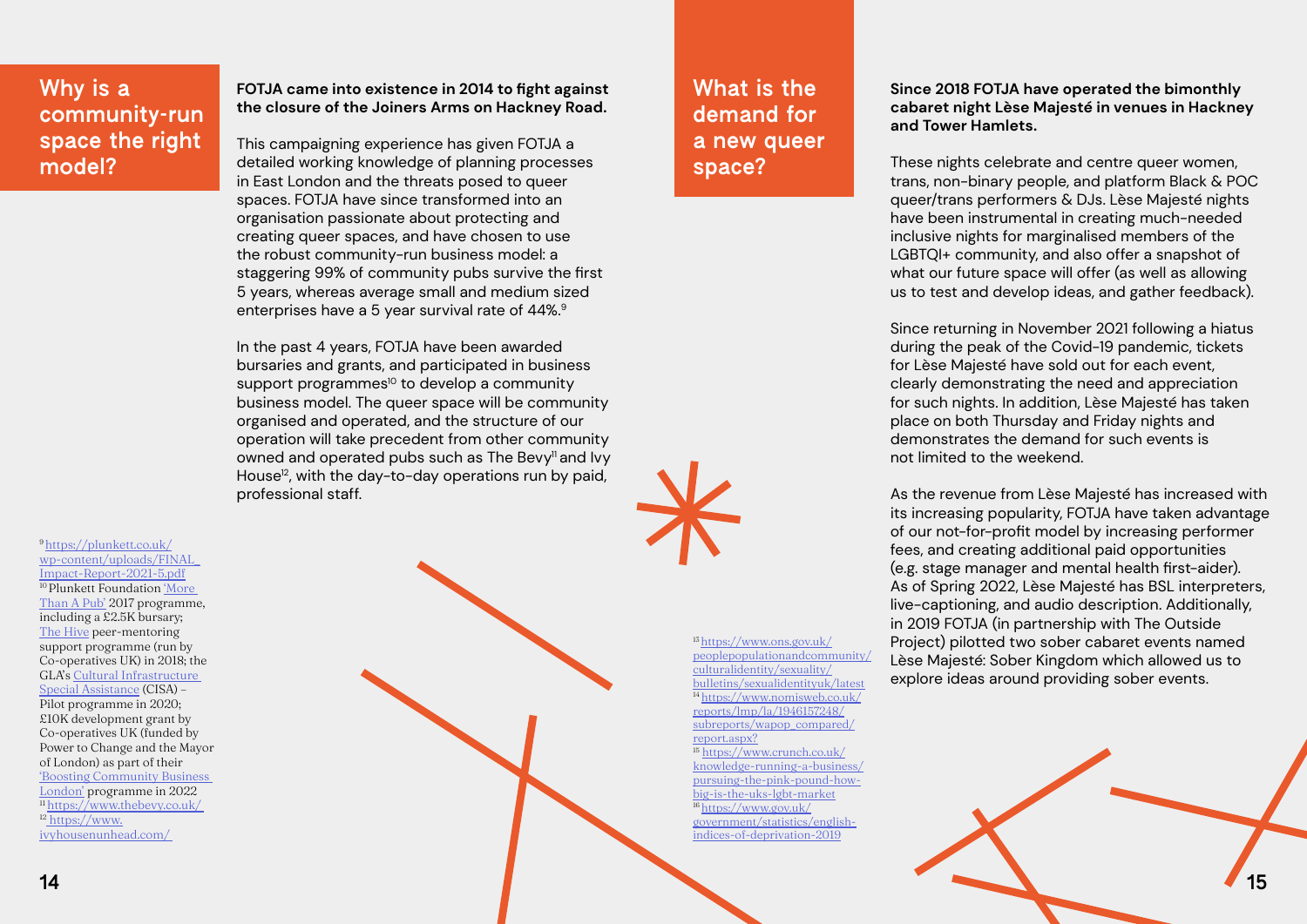Further proving the commitment to community engagement, FOTJA have anonymously surveyed ticket holders after each event, and strive to implement the changes requested in time for the next event. This has resulted in improving punctuality for show start times, additional seating, and creating an accessible bar area. Respondents to our postevent surveys attested to the need for these events at the community level, with 100% of respondents saying they'd recommend Lèse Majesté to a friend.

In addition, free-text responses from attendees demonstrate the importance of creating such spaces to individuals:

Whilst there is no data currently available to measure the size of the LGBTQI+ population in London (this was not a question on the 2011 census, and 2021 data is not yet available), the ONS estimates that 2.7% of people in the UK aged 16 years and older identify as LGB. However, people in London were more likely to identify as LGB - the ONS estimates 3.8% of Londoners aged 16 or over identify as LGB.<sup>13</sup>

*"As a trans person it honestly feels like coming home when I go to a space like this, a rare opportunity to feel truly comfortable in London, I'm still buzzing the day after!"*

16  $\overline{\phantom{a}}$  17

*"It felt safe and revolutionary all at the same time."*

> *"A genuinely supportive and safe community space"*

Our Meanwhile Use Space will allow us to build upon the inclusive queer events and activities that FOTJA already produce, with greater ability to make these even more diverse and accessible, without being limited by other venues' support and decision-

making.

Estimated population aged between 16 - 64 in 2020: LBTH 243,000 + LBH 200,000 in 2020.14 Based on the ONS estimate of 3.8%, this would suggest that there are approximately 16,834 people who identify as LGB in the two neighbouring boroughs alone; this does not account for people who identify as trans/ non-binary, and does not include the population of other London boroughs. It is expected the 2021 Census results will provide clearer data on the number and percentage of people locally and nationally who identify as LGBTQI+.

Spending power is very difficult to quantify (not least because of the lack of population data), but it has been suggested that the concept of the 'pink pound' (the idea that LGBTQI+ people are more prosperous than heterosexual counterparts) may be a myth.<sup>15</sup> Both Tower Hamlets and Hackney contain neighbourhoods which are in the highest decile of the Index of Multiple Deprivation; yet Tower Hamlets also contains neighbourhoods which are in the lowest decile (likely due to the proximity to Canary Wharf), and Hackney contains neighbourhoods which are in the lower deciles.16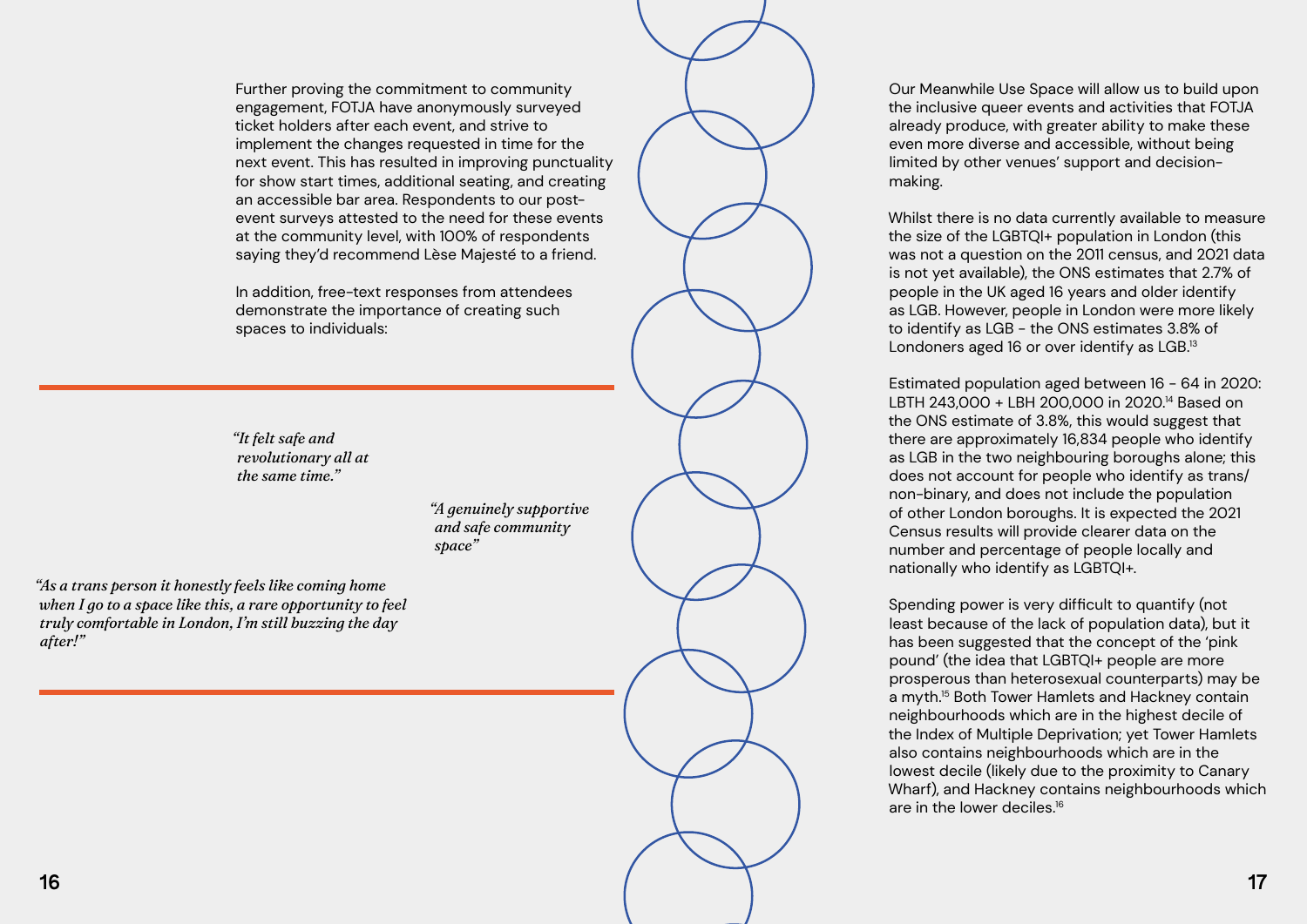Our intention is to offer a space which actively works to lower barriers of entry (for example, by keeping drinks prices low, offering bottomless filter coffee, and allowing people to use the venue without requiring purchases), whilst also using the revenue generated by those who have a higher spend to cross-subsidise the lowering of barriers. Our share sale reflects this, in that we are keeping the minimum purchase price lower than the average for a CBS share sale, and allowing people to purchase Pay It Forward shares to assist those members of the community who are unable to afford the minimum purchase price.



# "As a trans person it honestly feels like coming home when I go to a space like this, rare opportunity to feel truly comfortable in London, I'm still buzzing the day after!"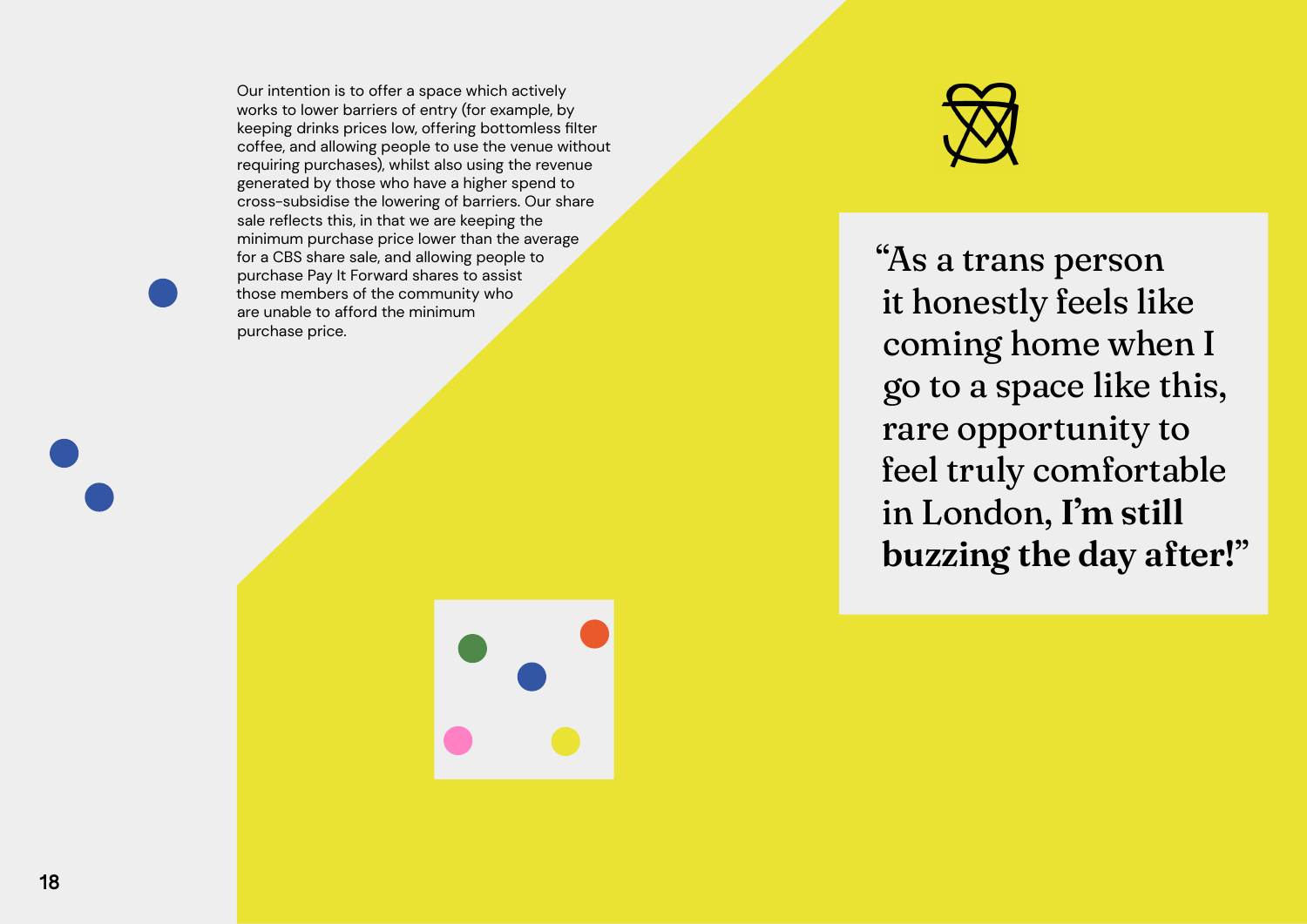<sup>17</sup>147 community pubs trading in 2021 https://plunkett.co.uk/ wp-content/uploads/FINAL\_ Impact-Report-2021-5.pdf

# What is the existing market in London for queer venues?

**FOTJA is unique in its ambition to launch a space as a CBS -** there are no community businesses in the UK run by and for the LGBTQI+ community. However, FOTJA build upon the robust community-business sector, $17$  and take particular inspiration from the longstanding community-run pub Ivy House in South London.

FOTJA carried out a competition analysis of LGBTQI+ and community-run spaces in London. Our analysis revealed there are no accessible LGBTQI+ or community-run spaces, and there are zero not-for-profit LGBTQI+ spaces in London. Our vision is serving these intersecting unmet needs within London and seeks to establish a truly unique LGBTQI+ space. Whilst there are other LGBTQI+ spaces in east London, and in the wider London area, they are subject to commercial pressures (particularly regarding increasing rent costs) and this can affect their programming and need to appeal to customers with a higher average spendper-head. It should also be noted that there are no community-run LGBTQI+ spaces in London, and there is a real need for a grassroots community LGBTQI+ space that is truly democratically run by the community and is accountable to their needs.

FOTJA has also undertaken analysis of emerging queer nights, events and groups that are focussed on serving marginalised members of the queer community, and that would benefit from having a long-term venue to operate from. Our analysis reveals that there are a large number of nights, events and groups - with potentially large customer bases - who would be ideal to make use of our main space and/or function room. We would seek to provide a space for these groups, and also to develop and strengthen community networks amongst the promoters and attendees. This would be operated under a model where revenue from ticket sales is kept by the organisers, and revenue from the bar is kept by FOTJA. Events, nights and groups we would seek to work with include **Dykes With Mics, Queer House Party, Opening Doors London, TransActual UK, Gendered Intelligence, Opal We Exist, Queer Running Club, Pxssy Palace, The Bitten Peach, The Cocoa Butter Club, Not a Phase, Transmissions, The Gold Rush London, Louche Magazine, Boi Box, Kings of Club, Them Fatale London, Queefy Cabaret, ThroughMelanEyes, Sexquisite, Cybertease, Bar Wotever, Non-binary cabaret, Woof cabaret, Queer Prom, The Enby show, Haus of Dons, Scissor Cis Tears cabaret, We Exist London, GGI Club, Cookie Jar, Gender Swap, Pecs Drag Kings, Chaos Cabaret, Transome Club, Raze Collective, Lounge Onyx, NOT OK Club, Riposte London, Transvision, Queer Life Drawing, LICK events, U OK HUN?, 56 Dean Street, Khandi Shop Cabaret, Dragiators cabaret, Ugly Duck, Sissy Scum, Euro Pee Huns, Fussy Party, Fèmmme Fraîche, Disabled Hear and Queer, Drag Syndrome, Misery Party.**

# 21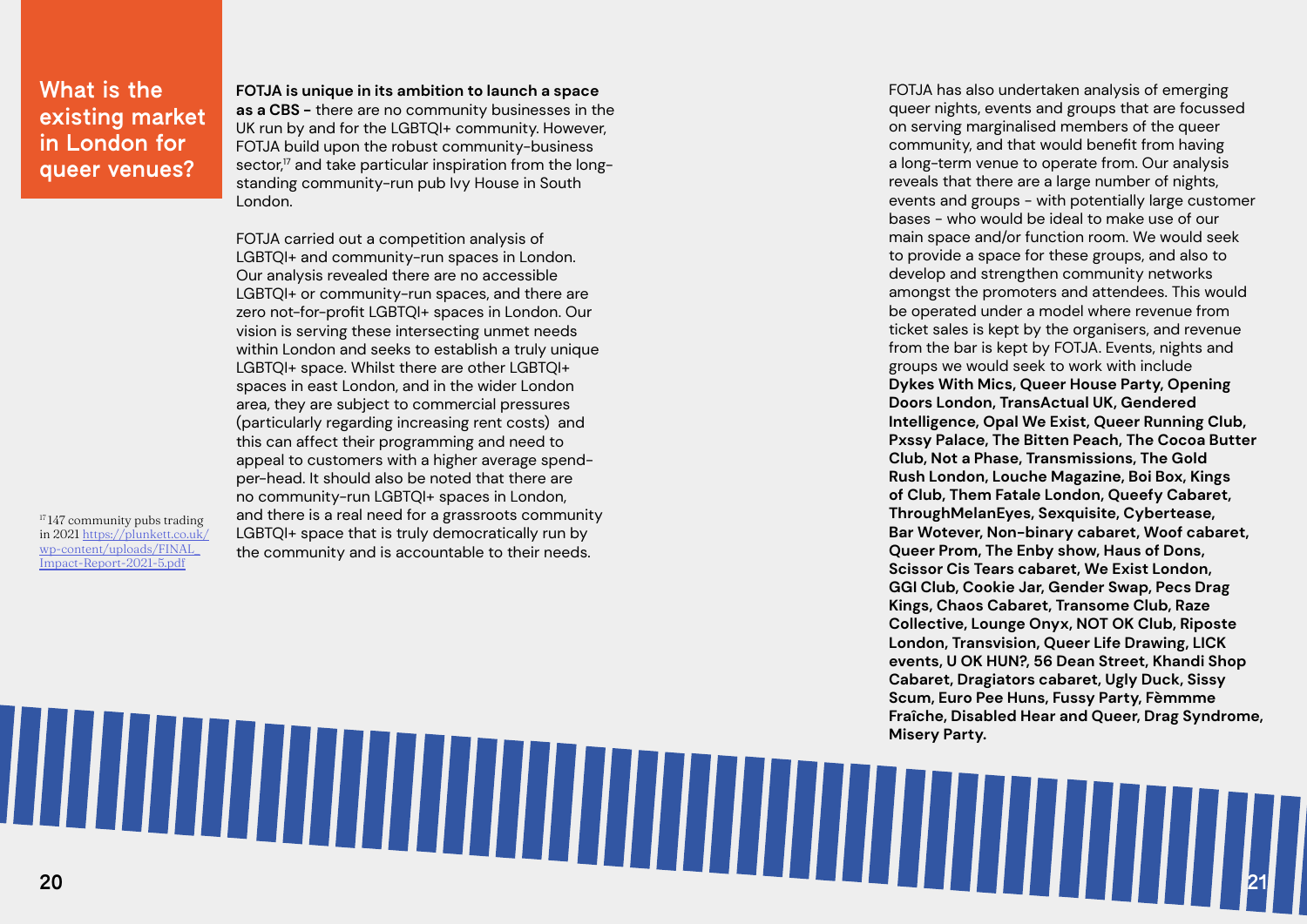# HOW

**Using the 'Meanwhile Use' model of turning a vacant building into socio-economic value for the local community,18 FOTJA aims to operate a community-run LGBTQI+ space in Tower Hamlets/ Hackney for at least 5 years from 2022. This will allow us to test our ideas and business model, as well as generate a surplus to fund our long-term aim to move into a permanent space.**

Working in partnership with the GLA and partner organisations (such as The Arch Co, London Borough of Tower Hamlets, or London Borough of Hackney), we will find a suitable site, agree lease terms (including a condition for 'peppercorn' rent), redevelop and fit-out the space, and seek planning conditions to change the use class and obtain a licence where appropriate. If no space can be identified by 2024, share capital will be returned.

18 https://www.london.gov.uk/ sites/default/files/meanwhile\_ use\_for\_london\_final.pdf

19 A detailed First Scope of Works has been agreed with (ab~), the queer collective of architects and designers who will lead on work required to turn the site into a venue.

20 We will seek to obtain a licence and operating hours for the venue of 16.00 to 00.00 each day (with the ability to apply for Temporary Event Notices) but this can not be guaranteed until it has been granted

We are currently working closely with colleagues in the 'Cultures & Communities At Risk' team at the GLA, who have agreed to negotiate with stakeholders (including Transport For London, the Arch Company, London Borough of Hackney and London Borough of Tower Hamlets), and with our architecture/design partners at (ab~), to secure a lease on a suitable site. We are meeting fortnightly to monitor progress on this, with stakeholder meetings occurring in between. We hope to be in a position to begin physical inspections of potential sites in late May 2022, and we will move at pace once a suitable site has been identified to agree heads of terms (including a £1 per annum 'peppercorn' rent) by July 2022.

The proposed site will be located within Tower Hamlets or Hackney, ideally in a railway arch, and a detailed programme of work will commence immediately following the signing of the lease agreement which centres community involvement in the design and fit-out. This should lead to us being in a position to open the venue in October 2022.<sup>19</sup> If we are unable to find a suitable site in Tower Hamlets or Hackney, we will widen our search to include Newham and Waltham Forest (boroughs which are also covered by the capital grant secured via Foundation for Future London).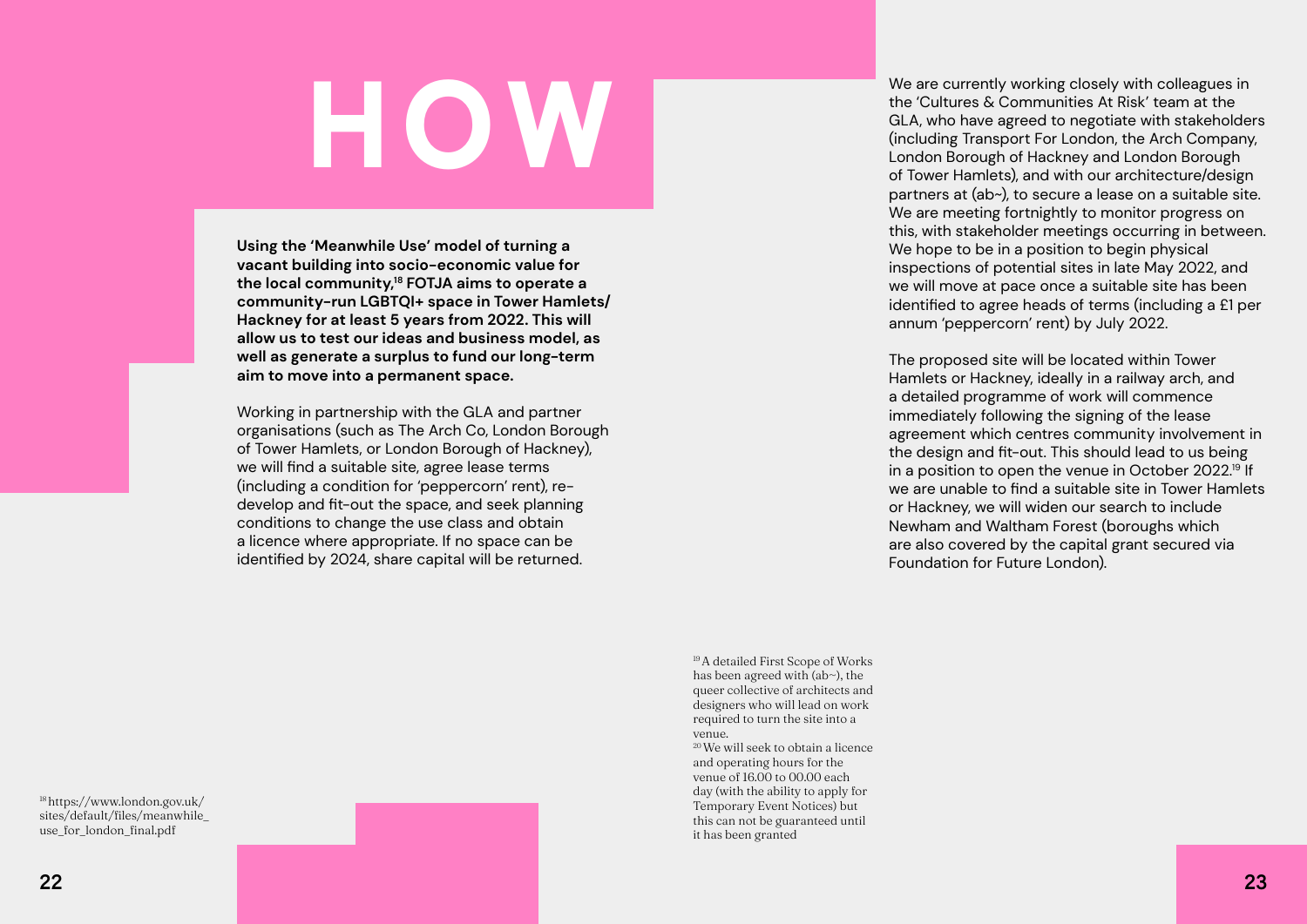24 25

Be open to the public 7 days a week, 4pm to  $mid^{20}$ 

# 

# The space will:

Be a multi-use space, with a main bar area plus a small function room available for private hire

Offer alcoholic and nonalcoholic beverages, and a limited menu of hot snacks

Have an estimated maximum capacity of 250 people

Generate surplus revenue from a viable business model

# This will allow us to:

Prioritise accessibility and inclusion in its design and programming

Subsidise non-profit making activities

Create employment opportunities for staff and members of the night-time economy

Act as a catalyst for social change

20 We will seek to obtain a licence and operating hours for the venue of 16.00 to 00.00 each day (with the ability to apply for Temporary Event Notices) but this can not be guaranteed until it has been granted

# Accessibility and inclusion

The space will be open 7 days a week, offering a safe space for LGBTQI+ people to socialise and engage with a range of activities throughout the week. Having a multi-use space (with a main bar and separate function room) will allow FOTJA to cater for different groups within the LGBTQI+ community who currently are not able to access queer spaces (e.g. family events, older people socials).

FOTJA will seek to work with the community customers, promoters, and community groups - to create a varied programme of cultural and social events, which platform and engage members of more diverse groups. FOTJA will hire an Operations and Marketing Manager, who will be able to focus on programming events and marketing the venue to groups who are usually excluded or minimised. FOTJA are passionate about creating spaces for people to learn creative skills (e.g. drag workshops) as well breaking down barriers for people wanting to host their own nights. The management committee will review the progress through internal quarterly reviews and regular feedback opportunities, in collaboration with the dedicated Operations and Marketing Manager (see Management section).

FOTJA aims to create the most accessible queer venue in London and will centre accessibility from the design onwards. This will include securing a single-level space, with step-free access, wider door frames, accessible tables, dedicated bar-section, and more. FOTJA will also seek to create and support a network of accessibility support workers for nights at the venue, including BSL interpreters, livecaptioning, audio description, and the infrastructure to support live-streaming. We will work with external accessibility advisors to develop and test the accessibility of the venue and our events.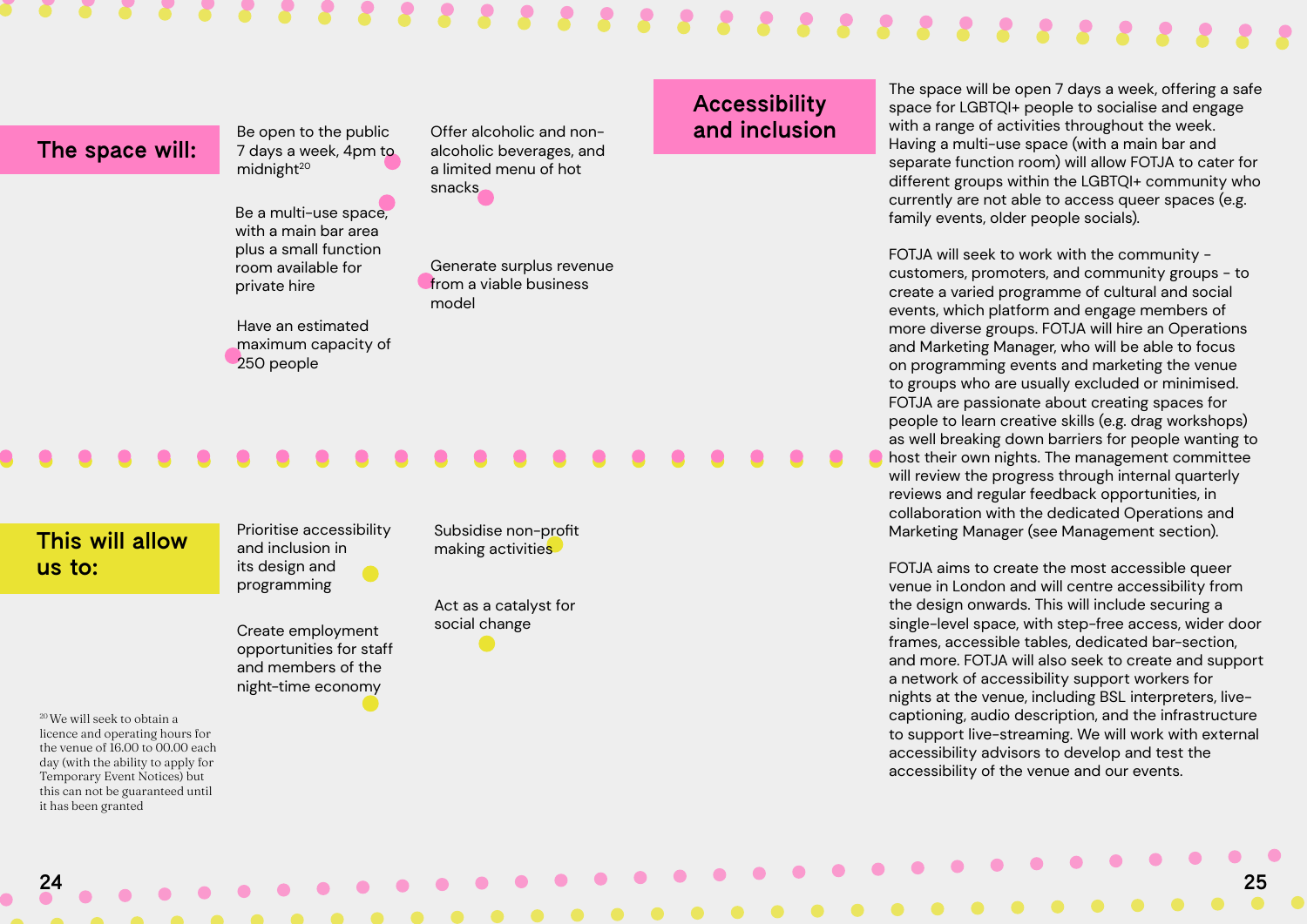# Reinvesting in the space

The space will have a bar which will be profit-making allowing reinvestment of surplus revenue - after paying staff - back into the operation of the CBS. The not-for-profit model allows FOTJA to host less profitable events such as alcohol-free parties, or free-entry cinema nights, as well as offering use of the function room free of charge to the community (e.g. for meetings, rehearsals, social meet-ups). Furthermore, this not-for-profit model enables FOTJA to invest in resources to further meet accessibility needs (e.g. hiring BSL interpreters for events, or keeping part of the space on busy nights as quiet areas).

Full details of financial projections are available in the 'Finance' section.

The space will create employment opportunities equivalent to 5.6 FTE at London Living Wage or above in Year 1, increasing to 8.3 FTE by Year 3 and beyond. In addition, FOTJA aims for the space to host 3 nights per week with additional entertainment which we estimate will create over 750 paid slots for performers and DJs each year. Such nights also create paid opportunities for many other people working in the nighttime/entertainment ecosystem such as sound technicians and photographers, as well as opportunities to platform new promoters. Taking the Lèse Majesté cabaret nights as a pilot, across ten events FOTJA have created paid opportunities totaling £8,350 for 96 performers and DJs, 10 photographers, and 10 sound technicians. We will aim to facilitate the launch of at least six new cabaret/club nights in Year 1 of operation.



# Employment opportunities

FOTJA are passionate about providing training for staff through initiatives such as sponsoring individuals to obtain their security licensing. This will make door policies safer for LGBTQI+ people, and is just one example of how our project will seek to increase the employment opportunities for members of marginalised demographics who face disproportionate unemployment.

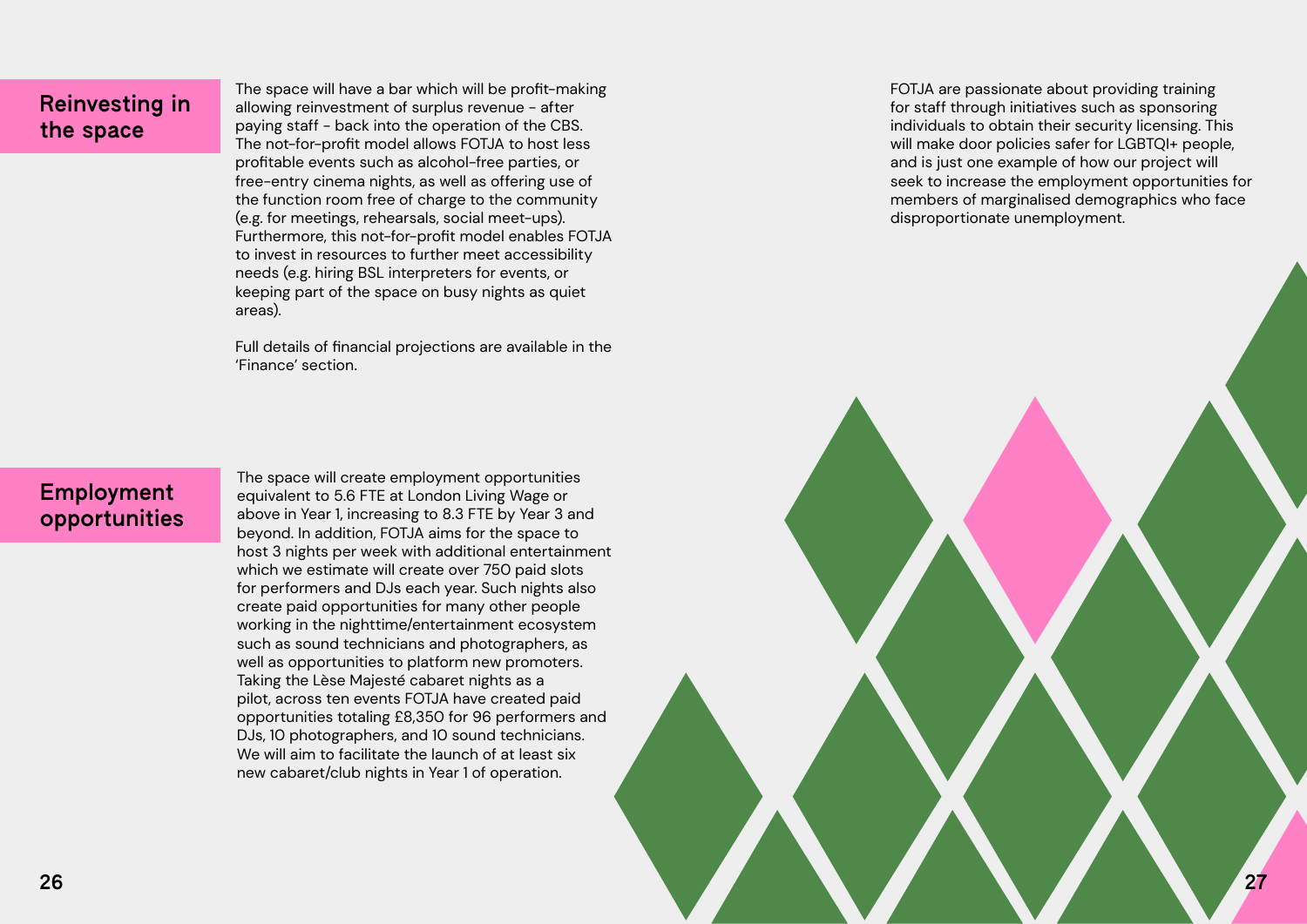Transparency and accountability are key values to FOTJA. We will be transparent with our finances and publish open annual reporting. FOTJA aim to be a catalyst for wider change, and therefore we will be open to sharing advice and experience with any groups across the UK wishing to replicate our model. FOTJA will also have a constant process of seeking to improve our best practices, through regular opportunities for feedback from customers, promoters and any other stakeholders to be reviewed by the Management Committee, staff, and the wider membership. We will hold at least two meetings each year for members of the CBS to learn about and input into the operation of the space, and will aim for 50% of members to attend at least one membership meeting per year. We will share all advice and experience with the wider sector of community-run and LGBTQI+ spaces. FOTJA will seek opportunities for collaborations and work cooperatively with others, and aim to partner with at least 6 queer charity or community-run organisations in Year 1 to host events/services at the space.

# Catalyst for social change

## **The space will centre those who are marginalised within the LGBTQ+ community.** This includes:

• Black people & people of colour

• Trans and non-binary folk



- 
- Women
- 
- Older people
- Disabled people

Whilst their needs are diverse and complex, and these groups can intersect, FOTJA seek to provide a space which reduces barriers to entry and inclusion, includes their voices in decision making, creates opportunities to socialise, perform and work, and provides spaces for community functions which do not necessarily need to be for-profit.

The Community Share offer, to be launched in June 2022, will be marketed to a marginalised and diverse community. In doing this, FOTJA will create a community business with a completely different community of shareholders who will be empowered by the democratic structure of CBS. Only 5.5% of community businesses are in London, 92% of community shares are held by white people and 33% by those over 65 years of age. $21$  The venue will function as a social space where participants can form and grow their networks. Events run specifically by and for marginalised groups will ensure that participants can gain confidence in their potential and self-initiative, without physical or financial barriers.

# Target Audience

21 [https://www.uk.coop/](https://www.uk.coop/sites/default/files/2020-10/community-shares-report-2020-final_0.pdf) [sites/default/files/2020-10/](https://www.uk.coop/sites/default/files/2020-10/community-shares-report-2020-final_0.pdf) [community-shares-report-](https://www.uk.coop/sites/default/files/2020-10/community-shares-report-2020-final_0.pdf)[2020-final\\_0.pdf](https://www.uk.coop/sites/default/files/2020-10/community-shares-report-2020-final_0.pdf)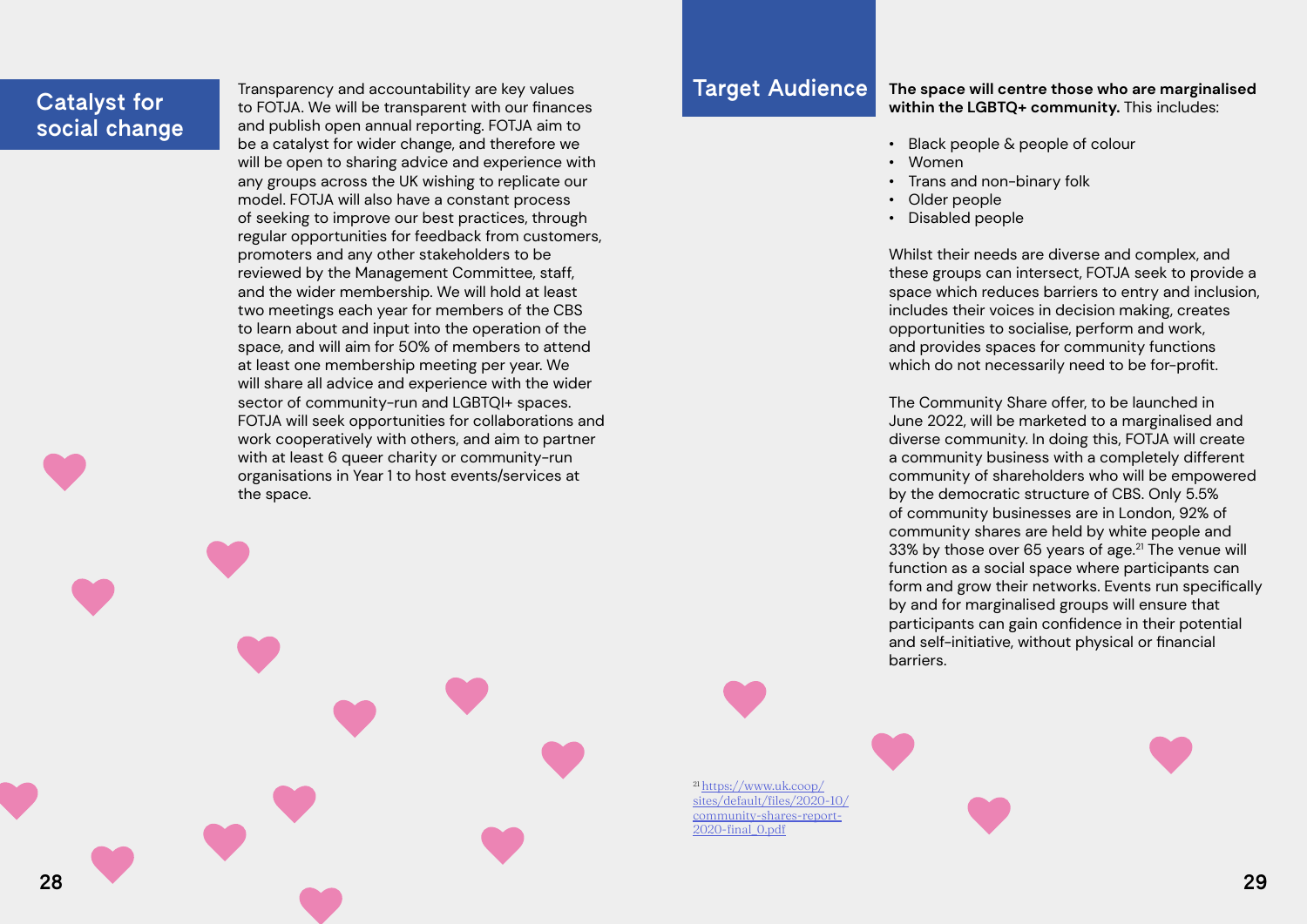# Our target audiences can be broken down into:

22Additionally, we will seek to use a limited number of Temporary Event Notices (TENs) to obtain later licences for special events throughout the year

Weekend night time  $(8pm - midnight)^{22}$ 

Afternoon / early

evening (4pm - 8pm)



1. Afternoon / early evening

FOTJA will create a relaxed space for those arriving from opening time (4pm) to the start of any evening events (8pm). There will be a focus on relaxed socialising in the main area, with a range of alcoholic and non-alcoholic drinks, and a limited menu of low-price hot snacks served. We aim to keep drinks prices as low as possible (i.e. around £5 incl VAT per drink, with costs estimated at 40%) and hot snacks to be in the form of a limited selection of toasted sandwiches (priced at £3 incl VAT) to be prepared in advance and heated/served by bar team.

We will seek to programme smaller events that encourage forming of social relationships and networks (semi-hosted, low-key mixers events, e.g. board games, crafts, quizzes, zine making), whilst also making space for people to socialise and drink in the style of a traditional 'local pub'. In addition, we will enable people to use the space for work, with a flat-rate charge for refillable coffee, and improve digital access by making a small number of laptops available for people to borrow on request. We will also seek to create a relaxed, welcoming atmosphere through the provision of a free library of queer books and zines.

In the function room on weekdays and at weekends, we hope to work in collaboration with other organisations (e.g. Outside Project, African Rainbow Family, Positive East HIV testing/healthcare, ELOP, Gendered Intelligence) to create a programme of regular drop-in events such a housing advice clinics, HIV/AIDS testing, health outreach and signposting. In addition, the function room will be available to community groups and campaigners to book for free for non-profit-making events, where a private space is required (e.g. meetings, book clubs). We also expect a small number of for-profit events to be booked in the function room, e.g. small parties and gatherings. The cost of hire will be £250 (incl. VAT) per evening.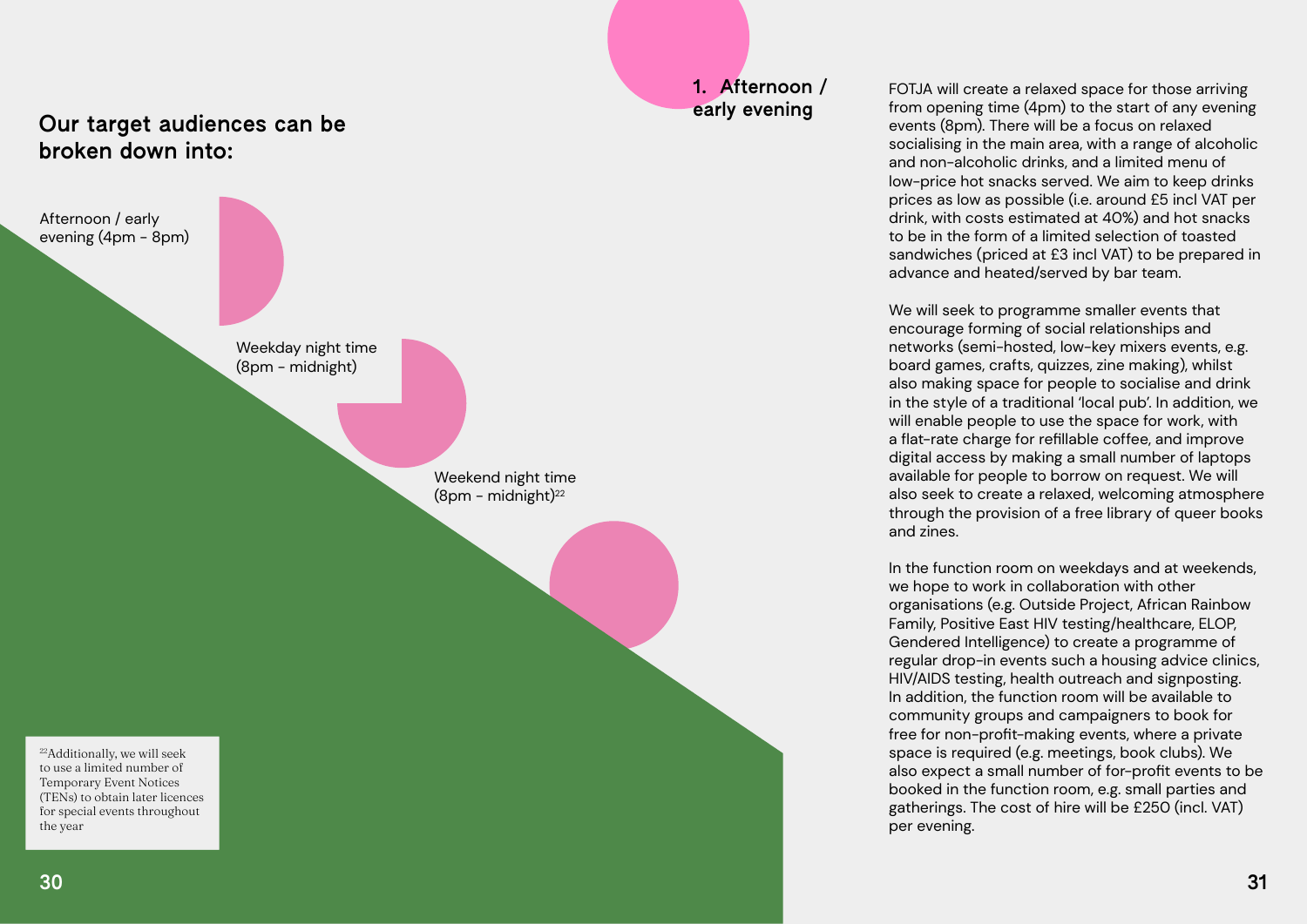# 2. Weekday Night Time

During the week, we will focus on a welcoming pub culture with high lighting and low music to improve accessibility.

We would expect most of our regular customers in this timeslot to be travelling short distances from the local East London area to meet friends or new people. To drive up footfall, we will create a regular programme of events on specific nights that attract local people and those who may travel from other areas of London, such as film nights, live music, quizzes, karaoke, stand-up comedy - and expect to be busier on Thursdays and Sundays, when these events would be more likely to be programmed. We will continue our daytime offering of nonalcoholic drinks and a limited selection of hot snacks into the evening, encouraging a more relaxed space to socialise rather than one focussed purely on consumption of alcohol.

We expect an average footfall of 60 people per night in Year 1 (rising to 90 people per night in Year 2, and 100 per night in Year 3). We expect an average spendper-head of £12.60 (incl VAT) per person in Year 1, rising to £14.30 per head in Year 2 and £14.90 in Year 3 as our programming, events and social cohesion lead people to stay for longer when attending.

# 3. Weekend night time

 $\bullet$ 

Our weekend night time programming will have a broader reach and people will travel further to come to the bar or for our programme of regular, high-

profile events.

The customer profile will be a mixture of regulars and one-off users, including those who have built friendship networks through our daytime services. We would expect customers to travel from other areas of London, and for some higher profile events to attract customers from across the UK and other parts of the world. Events and programming will seek to platform members of groups that are marginalised within the queer community, and attract customers who struggle to access existing spaces (whether due to physical or financial barriers, or other forms of exclusion). We will seek to programme events that platform innovative, emerging, or under-represented art-forms (such as our existing drag king cabaret, Lèse Majesté) which we hope will both attract loyal audiences, develop exciting musical and artistic practices, and feed into our marketing.

We expect an average footfall of 140 per night on Fridays and Saturdays in Year 1 (rising to 200 per night in Year 2, and 235 per night in Year 3). We expect an increase on average spend-per-head compared to weeknights, starting at £15 (incl VAT) per person in Year 1 and rising to £20 per person in Year 2 and 3.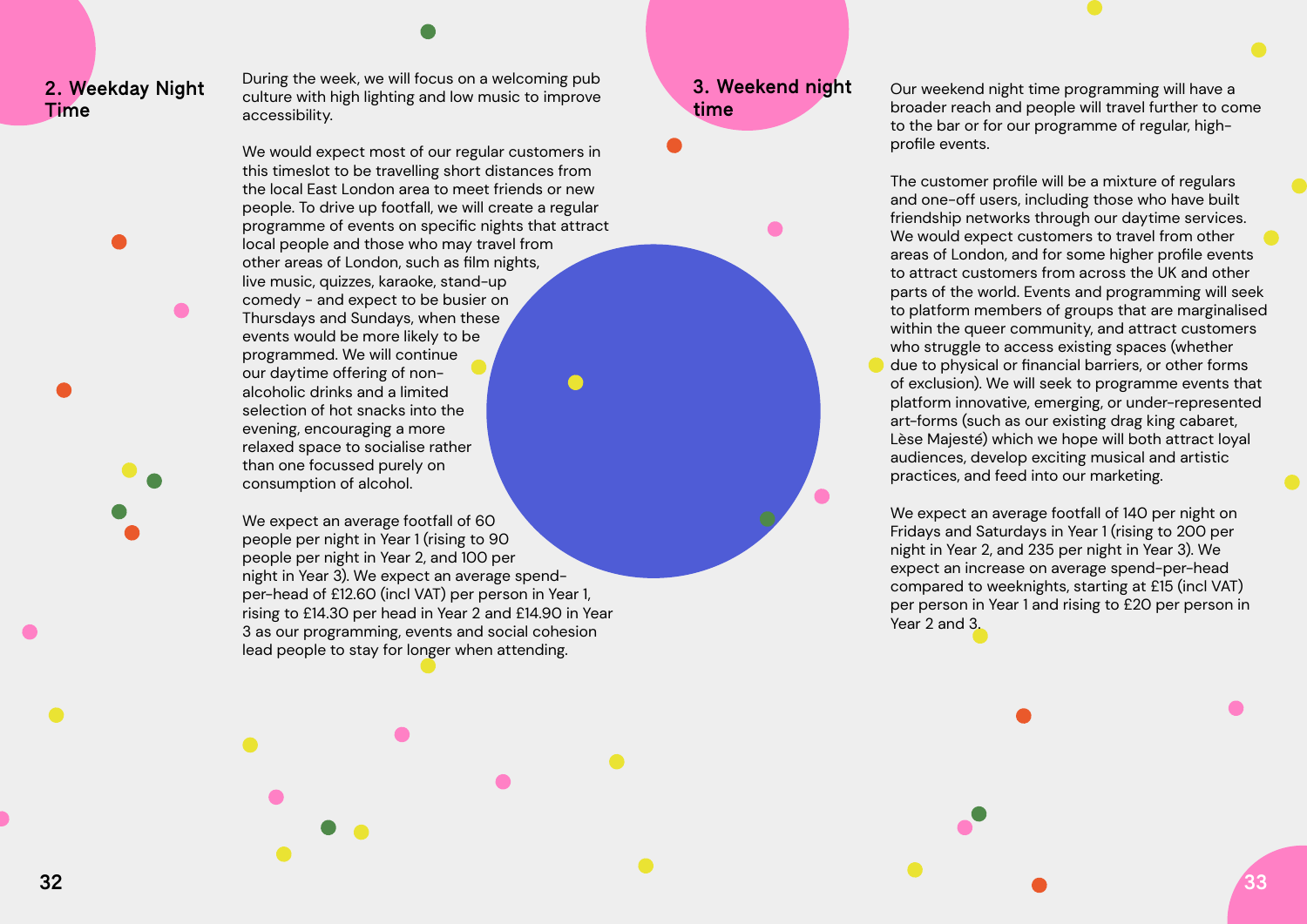

# WHO

# **Overview**

Members of the Community Benefit Society will elect a Management Committee of between 8-10 members. The Management Committee will lead on the strategic oversight of the organisation and the venue.

For the day-to-day running of the venue, FOTJA will hire paid employees. Additionally, the Management Committee will continue to seek support from outside advisors, and hope to formalise this into a Community Advisory Board.

• Bar staff paid at London Living Wage (equivalent to 2.2 FTE in Year 1, rising to 3.6 FTE in Year 3) • Freelance Security staff (equivalent to 1.4 FTE in Year 1 rising to 1.7 by Year 3)

The proposed structure to be implemented prior to opening the venue is indicated in this diagram:

Prior to opening, we will hire:

• An experienced bar manager to lead the team of bar and security staff, who is also the designated premises supervisor (DPS)

• An assistant manager, who can support the bar manager in the day-to-day running of the bar and

- 
- staff
- 
- 
- 

• An Operations & Marketing Manager to provide support with back office functions (such as administration, book-keeping, programming, community engagement) and marketing/social media. This will be 1 - 1.5 FTE.

We haven't yet identified potential candidates for the aforementioned roles, but we intend to begin our hiring process once we have a confirmed timeline for the opening of our space.

FOTJA intend to implement policies including a positive discrimination policy (to allow us to target hiring marginalised members of the LGBTQ+ community) and a flexible working policy (to allow staff members to work in patterns that meet their lives and needs). Longer-term, we will also aim to bring freelance staff (such as Security) in-house and create more stable employment opportunities.

# Paid employees

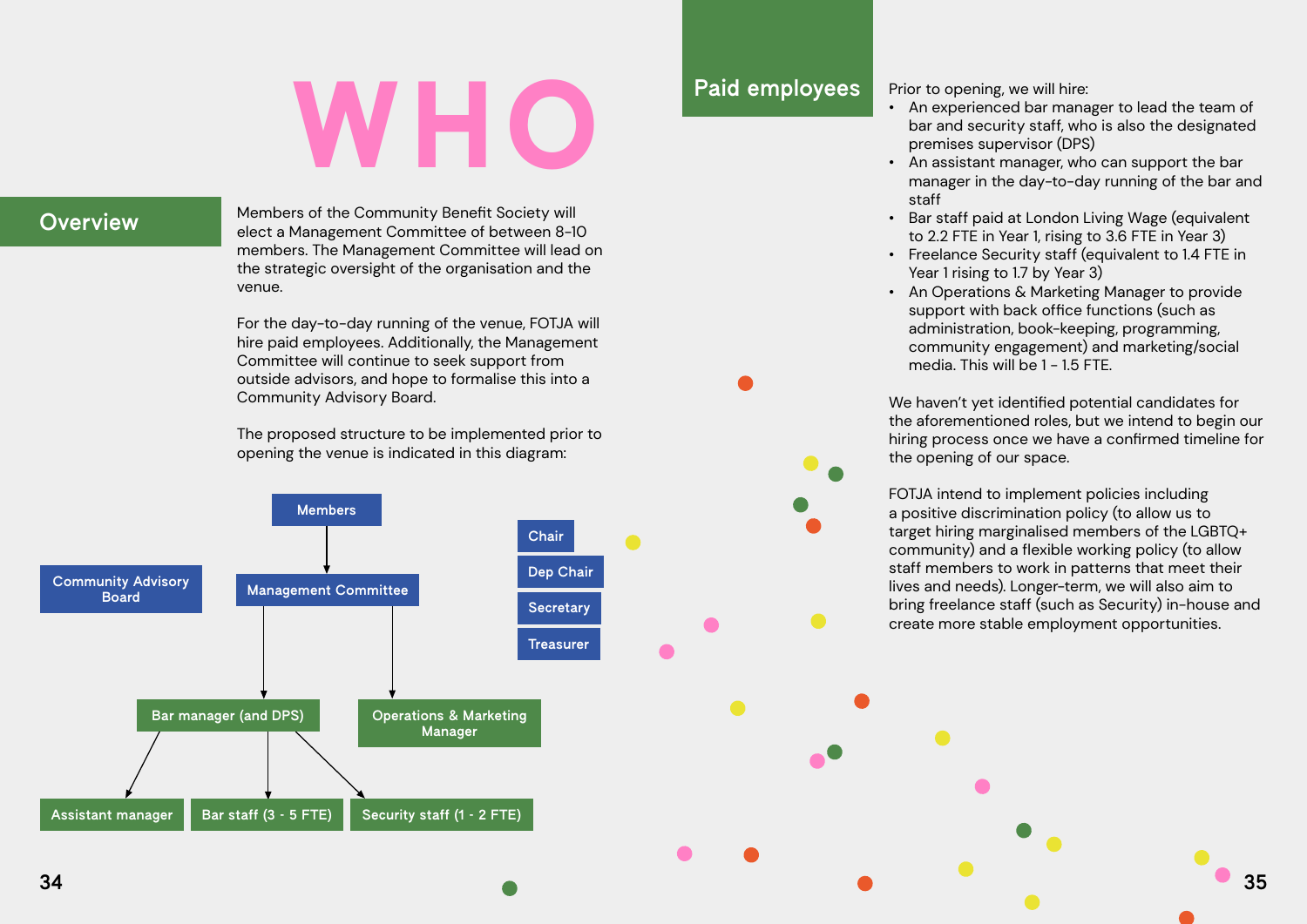# **Outside** Advisors

FOTJA currently have expertise from outside advisors including business planning support, architectural and design support, accountancy support, mentoring from other Community Benefit Societies, and expert support on share sales from Co-operatives UK and the Plunkett Foundation. FOTJA expect to continue to seek outside support through the life of the project, including expertise on accessibility, insurance, HR and employment policies, licensing and planning permission. We would hope to formalise this into a Community Advisory Board, of experienced paid-advisors and non-executive directors, who would meet twice a year to assess our progress.

CBS Members As a Community Benefit Society (registration no. 7735) we operate by our society rules which have been approved by the FCA and the Plunkett Foundation. Following our share sale, our members (shareholders) will be responsible for the overall direction of the organisation. FOTJA will hold an Annual General Meeting for all members, at which elections and other decisions will be voted on. Members can request an extraordinary meeting at any point, and have other democratic rights.

> We currently operate under the Plunkett Foundation v4 model rules, but have applied to the FCA to update to the Plunkett Foundation v6 model rules, together with three additional changes based on the Co-operatives UK model rules. The proposed model rules are included in full in the appendix (See Appendix 2).

> Community Benefit Societies are encouraged by Plunkett Foundation to update their Model Rules for a variety of reasons: to make them more streamlined or readable, to be more descriptive, to inform users about new best practise and to adhere to legal requirements of new laws (such as the GDPR). We have also sought expert external advice and wish to propose the inclusion of additional rules (based on rules included in Co-operatives UK's model rules) which will:

> • Cancel the shares of any members removed from the Register of Members (preventing unpayable

- debt)
- 
- 

• Alter the composition of the minimum required shareholding from 1 share at £25, to 25 shares at £1 each (to enable us to alter the cost of the minimum required shareholding, with approval from members, at a future date should we wish to) • Include provisions to reduce the share values, should the liabilities of the society be judged to exceed the assets (enabling us to pay back a proportion of share value to members, in the event of winding up the society)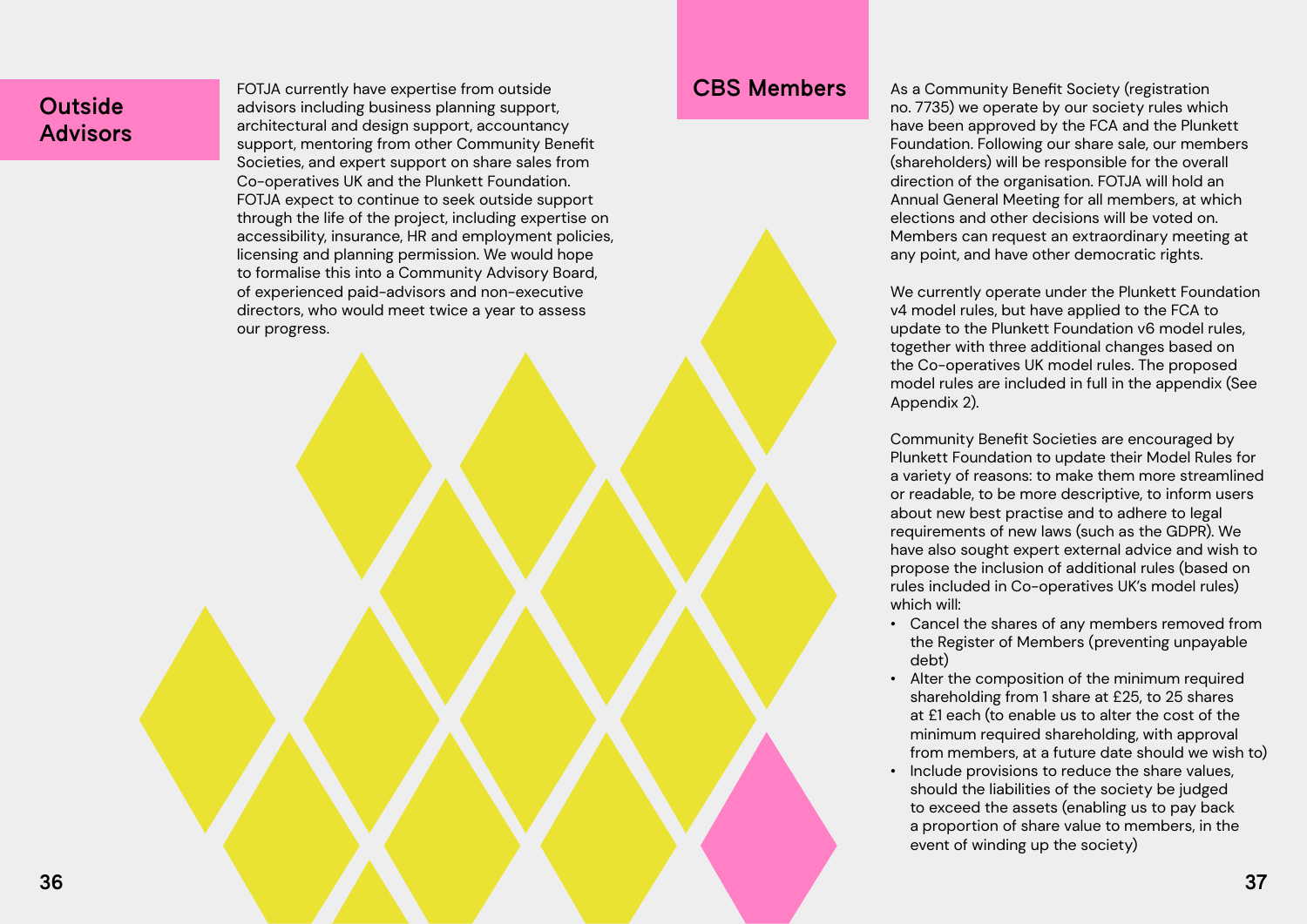# Management **Committee**

Our Management Committee will be elected by the members, and will continue to include the roles of Chair, Deputy Chair, Secretary and Treasurer. The Management Committee will be responsible for the strategic running of the organisation, and maintain oversight of the day-to-day running of the venue. Decisions will be voted on by the Management Committee, and can only be agreed if quorate. FOTJA intend to create a workers' representative seat on the Management Committee, and work proactively to ensure a diverse group of people make up the Management Committee. Places on the Management Committee will be up for election when a current member retires, steps down or is removed, and/or until we reach our maximum members of the Management Committee (set at 10 people). Our rules state Management Committee members have to stand for re-election after 3 years, for a total of 3 terms (9 years).

In line with our model rules, all members of the Management Committee are required to declare an interest and shall not vote in any matter in which they, or their spouse or partner or immediate relative, have a personal, financial or other material interest.<sup>23</sup>

23 See Appendix 2a, rule 5.18, and Appendix 2b, rule 5.17.

Our current elected Management Committee consists of:

| <b>Name</b>                       | <b>Role</b>      | <b>Skills</b>                                                                                                                                                                 | <b>Pronouns</b> |
|-----------------------------------|------------------|-------------------------------------------------------------------------------------------------------------------------------------------------------------------------------|-----------------|
| Amy Roberts                       | Chair            | Academic scientist with expertise in<br>data analysis and evidence-based<br>decision making. Lover of pubs and<br>queer spaces.                                               | She / her       |
| Peter Cragg                       | <b>Treasurer</b> | Project manager, writer, queer<br>campaigner, and big fan of going home<br>early (or sometimes "one more pint")                                                               | He/him          |
| <b>Prinx Silver</b>               |                  | Drag king, Trans icon, event producer,<br>social media wizard                                                                                                                 | They / He       |
| <b>Cal Marrin</b>                 |                  | Child & adolescent counsellor for<br>Place2Be and Mosaic LGBT+, also a sex<br>+ relationships educator for Brook and<br>starfish.                                             | They / them     |
| Jon Ward                          |                  | Queer Black academic who<br>teaches and researches cultural<br>representations of the body, identity,<br>and nation. Lover of pubs, queer<br>spaces, and dancing in both.     | He/him          |
| Izzy Lewis                        | Deputy<br>Chair  | Project Manager in the sexual health<br>sector with a background in events<br>production spanning Latin America<br>and Europe, queer campaigner and<br>always up for a dance. | They / them     |
| Joe                               | Secretary        | Trainee art psychotherapist, not<br>psychoanalysing these profiles. Loves<br>moving body but also loves having a<br>sit down.                                                 | He/him          |
| Dr Olimpia<br><b>Burchiellaro</b> |                  | Academic and anthropologist of<br>gender/sexuality, queer politics and<br>political economy.                                                                                  | She / her       |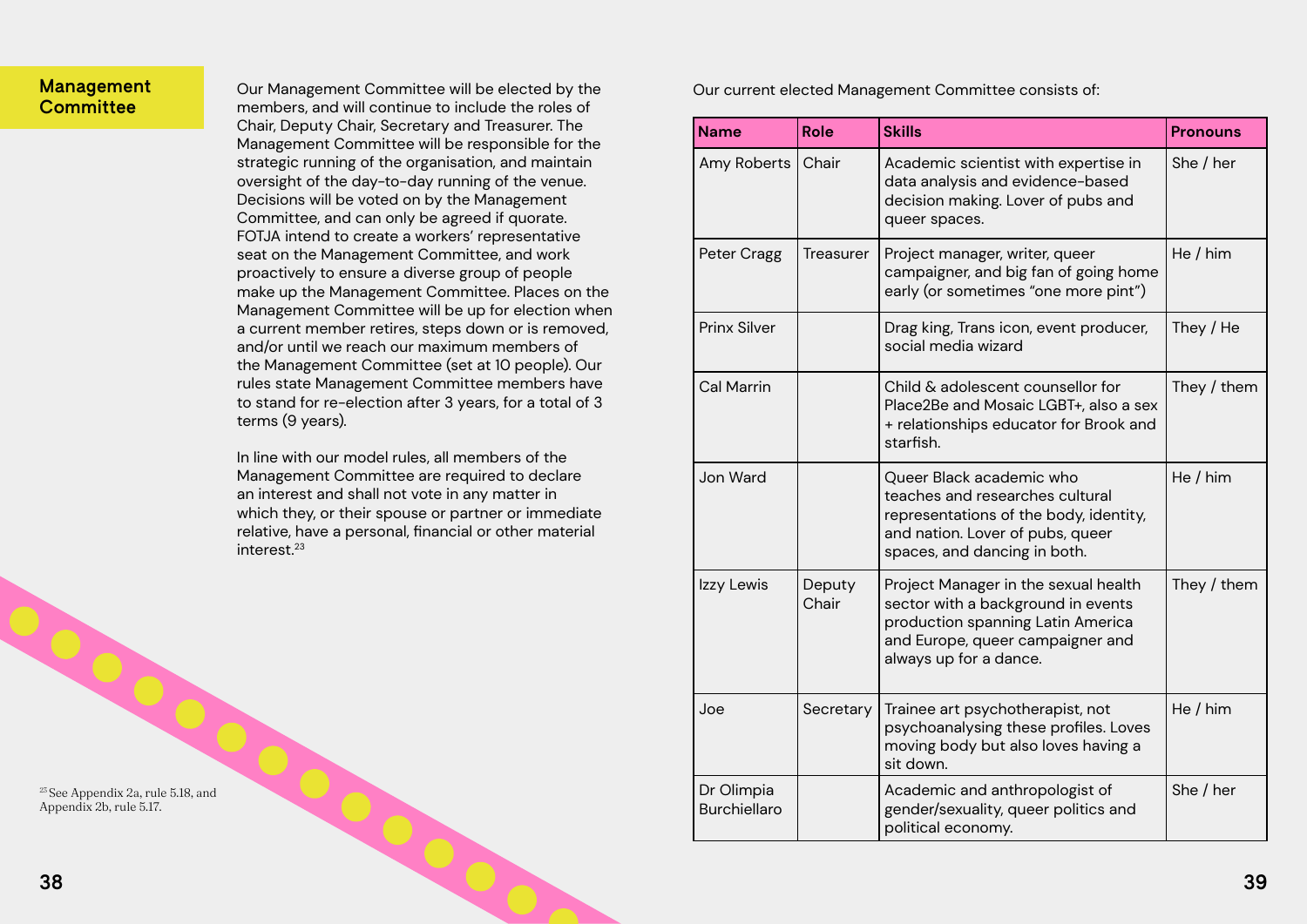

# MILESTONES

# Achieved 2015

**January:** Secured Asset of Community Value (ACV) status for the Joiners Arms

# **2017**

**October:** Won historic planning protections for redevelopment of site of the Joiners Arms

# **2018**

**March:** Registered as a Community Benefit Society

## **2021**

**January:** Won further planning protections for redevelopment of site of the Joiners Arms

## **2022**

**January:** Secured funding from Co-operatives UK for community share sale

**March:** Secured first tranche of capital grant funding from Foundation for Future London



## **2022**

• Operate second share sale to finance acquisition and opening of permanent space<sup>24</sup>

**• June:** Launch community shares offer **• July:** Secure meanwhile-use space in conjunction with GLA, TfL, LBTH and/or LBH **• July:** Unlock remaining capital grant funding from Foundation for Future London **• August:** Secure minimum of £25,000 matched funding from Co-operatives UK Community • August - October: design and fit-out of meanwhile-use space **• September:** Hire paid bar manager, assistant manager, bar staff prior to opening **• October:** Open Meanwhile Use Space in Tower

<sup>24</sup> We are asking people to invest in the first share offer as a long-term investment, with a plan to allow 7.5% of capital to be withdrawn each year after Year 5. If the second share sale requires a change to this, this will go to our Members to be agreed.





- 
- 
- 
- Shares Booster Fund
- 
- 
- Hamlets/Hackney

## **2023** (end of Year 1)

- 
- 
- 

• Hire Operations & Marketing Manager • Create Community Advisory Board

**2025** (end of Year 3) • Identify potential permanent spaces

## **2026** (start of Year 5)

• Anticipated 7.5% of share capital withdrawable by

- members
- 

# **2027** (end of Year 5)

• Open permanent space

# Future Aims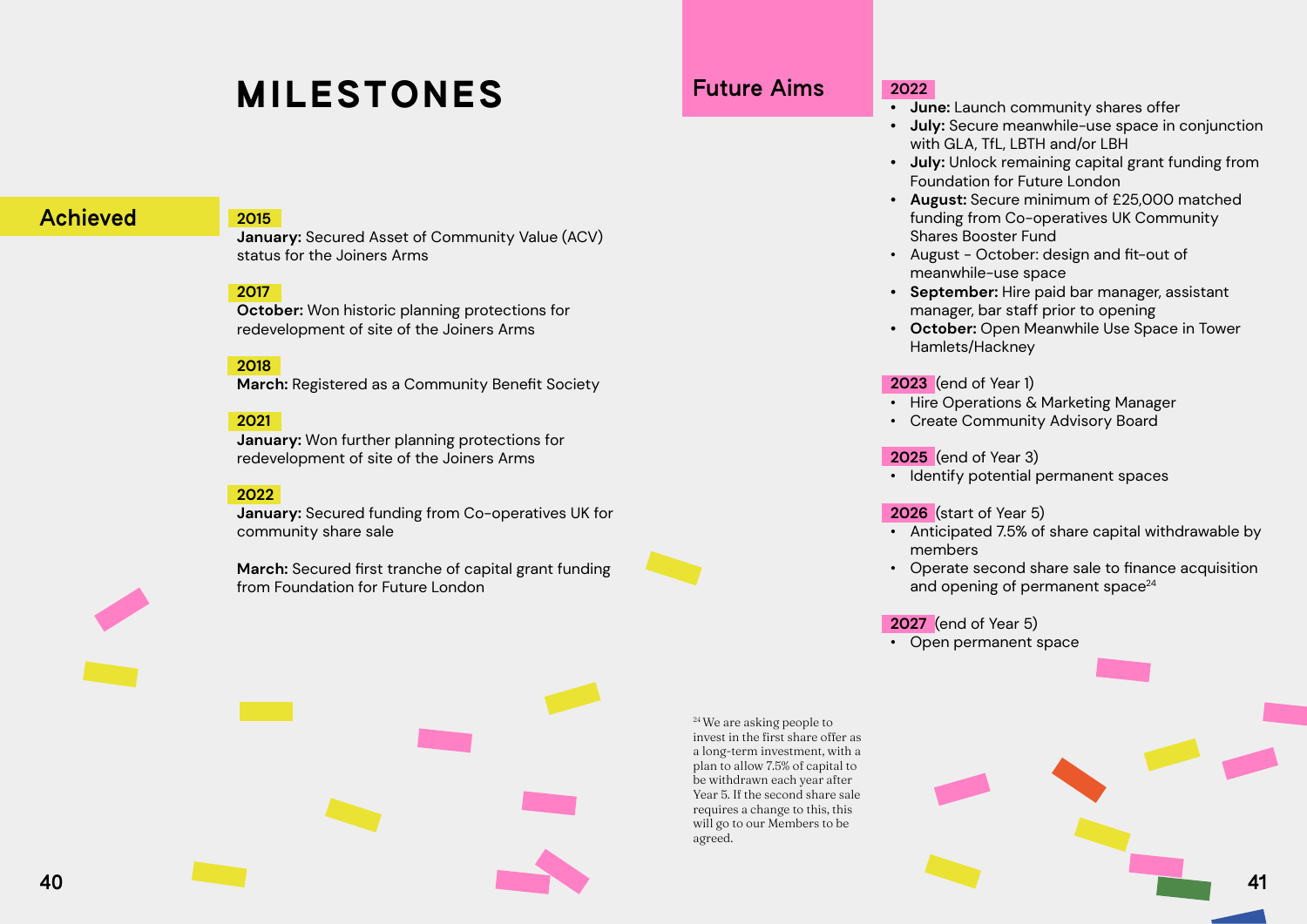# G

We have developed a complete marketing plan (see Appendix 1) to promote our share offer and future plans, in order to reach as many people/communities as possible, ahead of opening the space.

It will be key to communicate our story and how from a small campaign, that started 8 years ago, we've managed to create very successful nights that regularly platform trans and non-binary people, queer women and Black and POC queer performers



It will be important to highlight the uniqueness of the project, as being the first community-run LGBTQI+ pub in the UK, as well as our aim of prioritising intersectionality and accessibility.





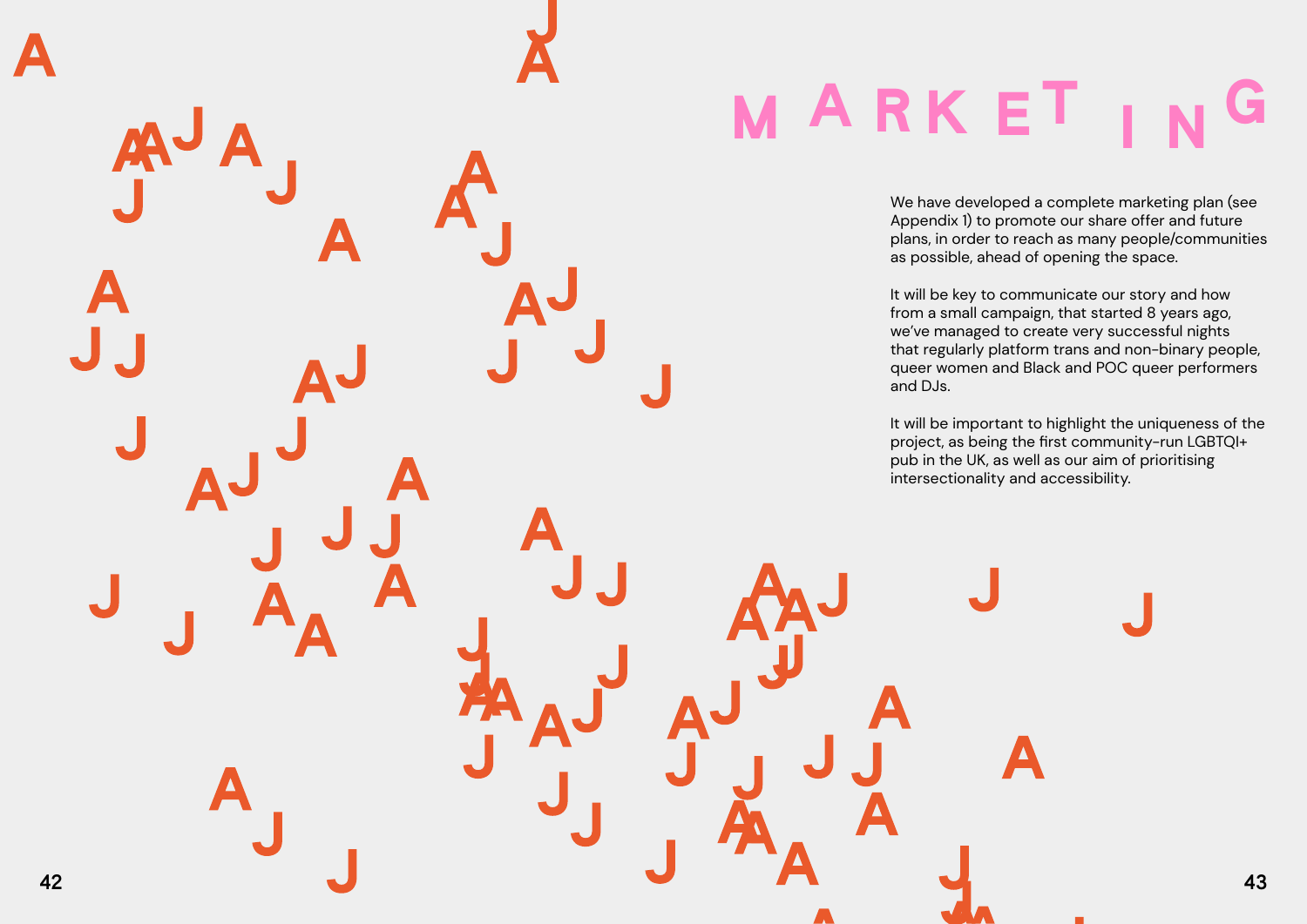



# OVERARCHING AIMS (2022 - 2025)

# Building and growing our brand

**We will focus on 3 main objectives:**

Distinct from the original pub and from Lèse Majesté. This is the campaign's identity, ahead of our community shares launch.

In the pre-launch, it's important that our followers recognise the FOTJA branding for market differentiation, increase customer recognition and encourage their support.

This will be done by designing a new branding, and bespoke content for social media (colours / fonts / logos) by May 2022.

We will also design flyers / zines for the shares launch, to be distributed in Lèse Majesté 11 (June 2022) and in a number of festivals / prides / markets.

By September 2022 - we aim to double our followers from 1,500 to 3,000 on Instagram, especially during our community shares period. This will be achieved by a strategy of recruitment and engagement, and will be measured through social media analytics.

Digitally, we'll analyse the increase of followers (from our current number of 1,500 to our target of 3,000 on Instagram), and the reach and engagement of our content. We will establish benchmarks to define the success of our posts, and we will issue monthly social media reports with these insights.

# *1*

25 See Appendix 1, section 'Audiences - Key Constituencies' The success of our first goal will be measured looking at whether we've reached our target number by September 2022 (a minimum of £125,000 - with £25,000 to be secured in equity funding from Community Shares Booster Fund).

Estimating that, on average, individuals will buy shares worth £50, we would aim to convert a third of social media followers into shareholders: this would be 2,000 individuals from our current number of Facebook followers, plus 500 individuals from our current number of Instagram followers. If we hit this target, 2,600 individuals buying £50 worth of shares would give us a total of £125,000.

Our strategy for marketing our share sale also involves a launch event in June 2022 - this is part of our Lèse Majesté events, which usually have around 200 attendees. These are our most dedicated and engaged followers; we would therefore expect around 50% of them to buy shares either on the night or at a later date - creating an additional 100 members. We would anticipate that this audience will not only purchase shares but also amplify the messages around the share launch to the wider community, creating genuine and trusted recommendations in small circles.

We have a detailed plan to hold stalls and/or make appearances at Pride events and queer festivals during the share sale, which will allow us to have in-depth conversations about the share sale, expand our network, and sell shares. We would hope to attend around 20 events, with an average of 1,000 attendees at each, which will allow us to engage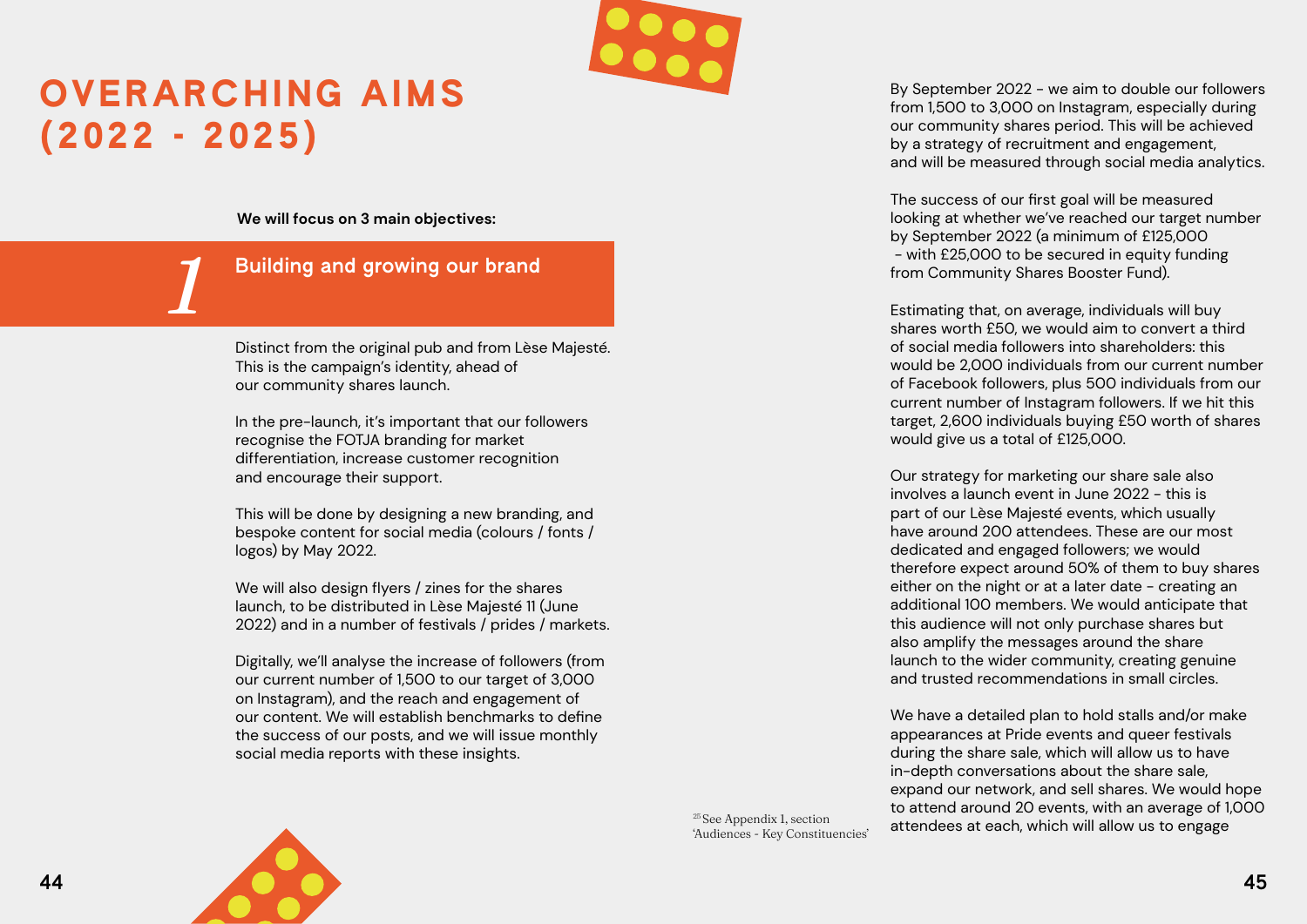



with thousands of people. Assuming even a small percentage of these are converted to investors, we can expect to generate around 300-400 members through this part of the strategy.

We will also communicate with high-profile and engaged queer celebritites, influencers, and organisations who will help to spread the key messages of our campaign via their channels. This will enable us to reach a much larger amount of potential investors, assuming their combined reach is in the high hundreds of thousands. Again, assuming a very small percentage of these followers become members, we anticipate this will potentially generate around 500-600 members.

In the next 3 years, once our space is open, we aim to grow our following on Instagram by 6% - 8% per month (which is the average growth for business accounts). This will be achieved with a specific social media strategy focused on brand awareness and engagement.

# Identifying and engaging our key

supporters

# a) Pre-launch:

Target FOTJA key constituencies and take them on a journey of engagement with the organisation.

We will have identified who are different key group supporters by June 2022,<sup>25</sup> before we launch our Shares. This will be achieved by research, events, collaborations with groups.

We aim to do this by contacting stakeholders online, and asking them to share our content/community share, by commissioning content, by doing social media takeovers, etc.

We will dedicate some budget to paid marketing, so that we can target new audiences out of our online reach, by promoting existing posts. This strategy will continue for the next 3 years, as a way of engaging our current supporters and future ones.

# *2*

Our physical engagement strategy will include door-to-door flyers (distributing them in our local area / and in other queer pubs and spaces in the greater london).

We will apply for community stalls in all the different Prides happening in the UK and in some festivals, in order to reach a broader audience. This way we will be able to inform people personally of our plans and even recruit members on the spot. We will give away flyers about the community share offer, and we'll also sell t-shirts and merch, so that people will have a more memorable experience.

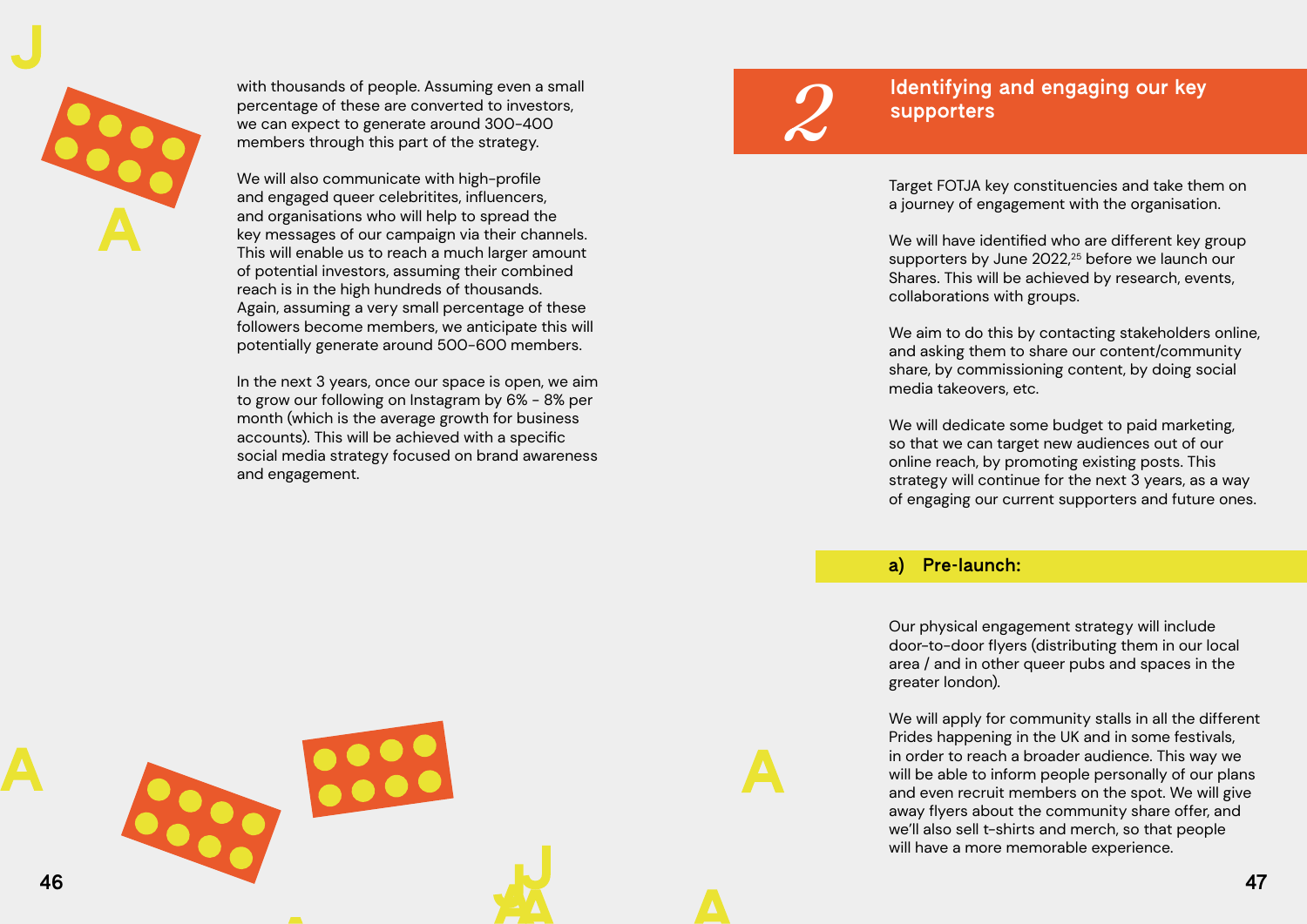



We will carry on doing Lèse Majesté nights, we have 2 more scheduled from now until September 2022. And we will be taking our cabaret to festivals in Summer 2022 (Stir to Action festival), where we can recruit more members and key supporters.

**Unengaged audience:** we will use a paid social media strategy to catch audiences that are out of our reach who are interested in cabaret, drag, queer events, etc.

**Constituents:** Boosting our social media posts to reach people who occasionally have come to LM and are into queer events / cabaret /drag.

**Base:** Creating engaging content and posts about our campaign / future space / community shares - creating a quick explanatory video that we will circulate among our base following and ask them to share it, as well as creating graphics that we can distribute to our mailing list and regular audience.

**Friends:** this demographic will organically engage and share our content. We'll use them as a bridge to reach other people in their networks.

**Leaders:** these are community-leaders, institutions, organisations that we will personally get in touch with and we'll specifically send them a video / graphics and ask to share on their socials.

# b) Digital (we will use this strategy for the next 3 years)

# Attract new customers (2023-2025)

# *3*

Our main goal is to attract new customers and grow our following in our first 3 years.

We'll do this digitally by using a specific social media paid strategy focused on increasing brand awareness and by growing our brand's audience organically.

The first year we will also have a physical marketing strategy, we will distribute flyers, reach out to specific queer community groups for collaborations, and apply for stalls in queer markets, fairs and Pride events.

Our goal is to reach 591 customers per week in Year 1. This will be achieved by our comms - we will have an intersectional and diverse programming that will be promoted via our social media channels / mailing list. And we will use a social media paid strategy, in order to reach new audiences.

The second year and third year, our goal is to match our customers and reach 837 per week in Year 2 and 985 in Year 3. Our goal will remain growing our customer-base and revenue per week. We will achieve this via social media marketing, community partnerships, contests and giveaways on socials, email marketing.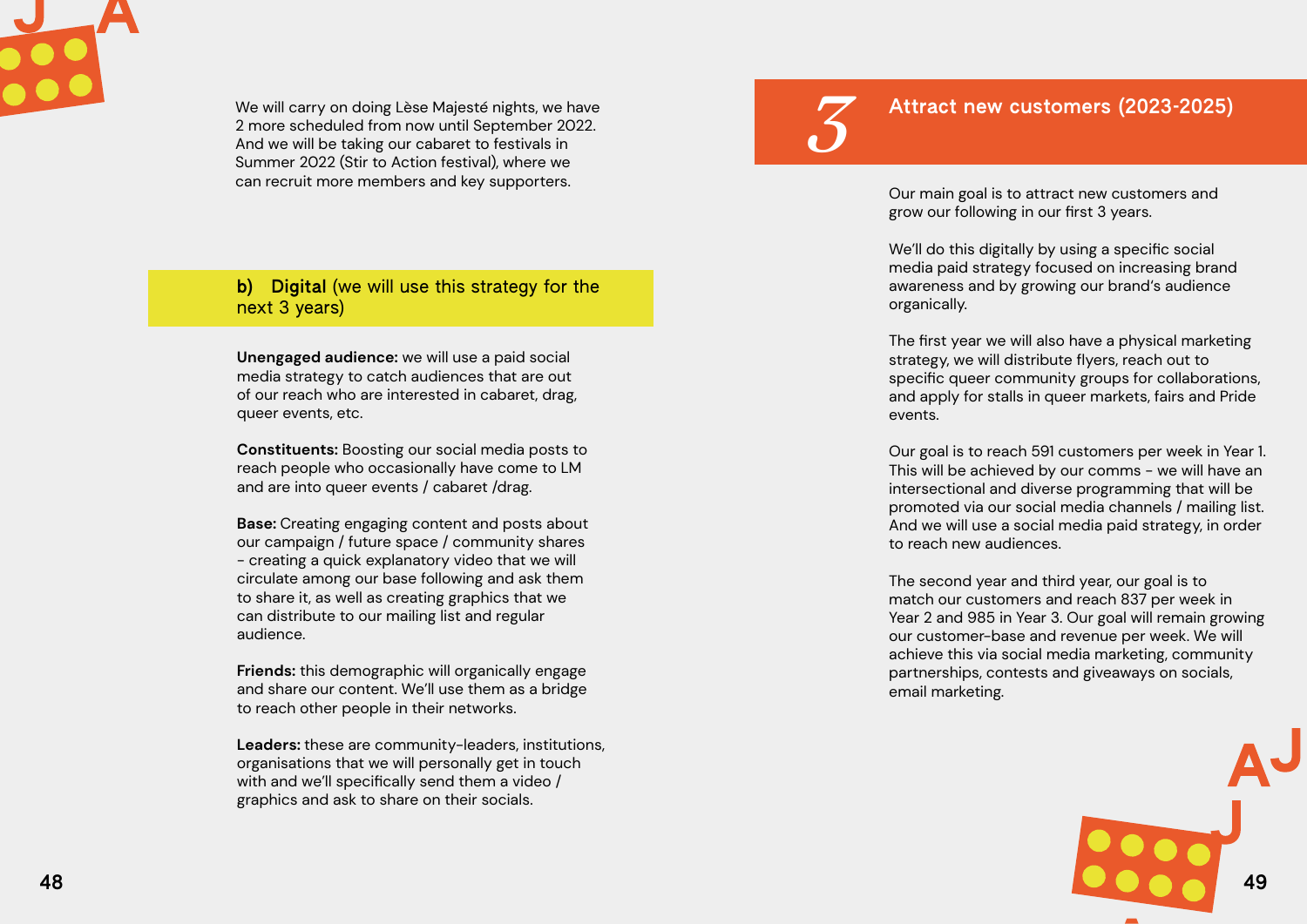# FINANCIAL

**Pre-Launch** Our starting financial position is £0: all grants received prior to this, and any income earned through trading, have been spent on creating the share offer. 3 years of accounts are available via the FCA Mutuals Register, and in the appendix of this document.

> The total amount required prior to launch is estimated at £203,059, which will cover:

26 This includes funds required for all stages of build; outside (signage etc); equipment (including full sound system); costs for architects, designers and contractors <sup>27</sup> This includes funds required

- the cost of designing and fitting-out the venue
- installation of a fully-functioning bar and venue
- the costs associated with staffing the design / fitout / installation project
- the costs to become ready-to-open

| Item                                                 | Cost     |
|------------------------------------------------------|----------|
| Design and fit-out of<br>venue $^{26}$               | £156,292 |
| Installing a fully-<br>functioning bar <sup>27</sup> | £22,200  |
| Ready-to-open <sup>28</sup>                          | £24,567  |
| <b>Total</b>                                         | £203,059 |

We have developed detailed financial projections for the minimum raise scenario and the maximum raise scenario (our maximum target is £175,000, which includes £25,000 to be secured as equity investment via the Community Shares Booster Fund).

for equipment and stock required for the serving and storage of alcoholic and nonalcoholic drinks

28 This includes funds required for lease (anticipated at £1 per annum); insurance; licences; promotional/marketing costs; legal fees; utilities; staffing costs for pre-trading period; and contingency

# PLANNING

We expect to meet these costs through a

combination of:

- 
- 
- 

• £100,000 in capital grant funding (already secured via Foundation for Future London) • a minimum of £100,000 from the sale of community shares (to be launched in June 2022) • securing a £25,000 equity investment from the Co-operatives UK Community Shares Booster Fund (to be applied for in June 2022), which is recorded in our financial forecasts as part of the total for Members Shares

The amounts raised will generate a cash contingency to support cashflow on opening. If we are able to raise our maximum target, this will allow us to employ an Operations & Marketing Manager (1 FTE) from Year 1 onwards which will improve our programming, organisation, and community engagement and consequently drive an increase in trade/average spend-per-head. It will also allow us to bring security staff in-house from Year 2, creating additional secure employment opportunities. The maximum raise will also allow us to offer accessibility support workers for a larger number of performance events. All of these additional costs will enable us to better meet our aims as a society, as well as generate more revenue over the longer term (even though the higher staffing costs will generate a bigger loss in the short term).

A detailed breakdown of spending is available in each Financial Forecast - these are available on our website, and in the appendix of this document (see Appendix 5).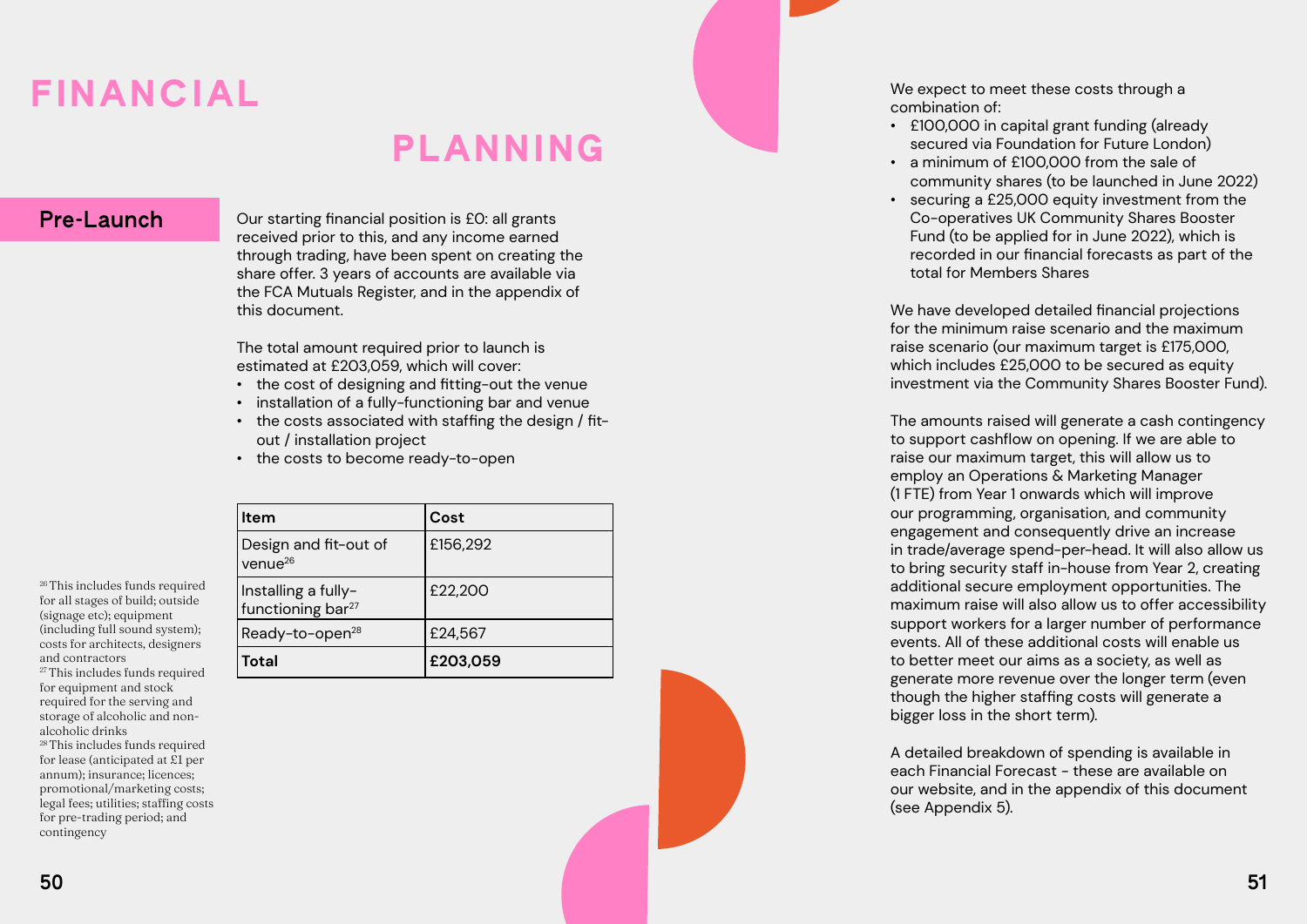# **Operating** Budget

Based on the assumption that we achieve our minimum target of £125,000 from the sale of community shares (including equity funding via the Co-operatives UK Community Shares Booster Fund), we will open with a small cash reserve of £57,000.

We are predicting a turnover of £370,550 in Year 1 based on a footfall of 591 covers per week, with an average spend of £11.68 (excl VAT). We also expect to make smaller amounts of income from the sale of hot snacks (70 covers per week at £2.50 per item excl VAT) and the hire of the function room to profitmaking groups/events (equivalent to 1 hire per month at approx £200 excl VAT). This would lead to a loss of £66,900 in Year 1, although that will be mitigated by the money raised via the share sale - leaving us with cash reserves of £16,200.

Turnover will increase in Year 2, as our reputation and offer improves (including the impact of employing an Operations & Marketing Manager to assist with programming, community engagement and administration) - we are predicting a turnover of £649,443 in Year 2. This is based on an increased footfall of 837 covers per week, and a slight increase in average spend to £14.57 (excl VAT) as customers spend longer at the venue. We plan to increase wages for all staff in Year 2. Overall, this would lead to a profit of £31,898 in Year 2, leaving us with cash reserves of £59,957.

We therefore forecast that our Profit & Loss Reserve will reach £23,026 in Year 5, which will allow 7.5% of shares to be withdrawn each year from Year 5. If 7.5% of shares are withdrawn each year from Year 5, it would take 13 years after the first withdrawal for all share capital from the first share offer to be paid back to investors (based on minimum share target of £125,000).



In Year 3, we expect turnover to continue to increase as we start to reach capacity - we predict an increased footfall of 985 covers per week, and an increased average spend of £14.73 excl VAT. Combined with modest increases to the sale of hot snacks, we expect turnover to reach £773,791. This will enable us to continue to increase wages for all staff, and employ the equivalent of 1.5 FTE in Operations & Marketing Manager roles. Our overall profit for Year 3 would be £15,819, with cash reserves of £86,715.

Assuming our income and expenditure reaches capacity in Year 3, but rise in line with inflation, we forecast turnover of £804,743 in Year 4 and profit of £19,436 (with cash reserves of £116,272) and in Year 5 a turnover of £836,933 and profit of £22,774 (with cash reserves of £139,840).

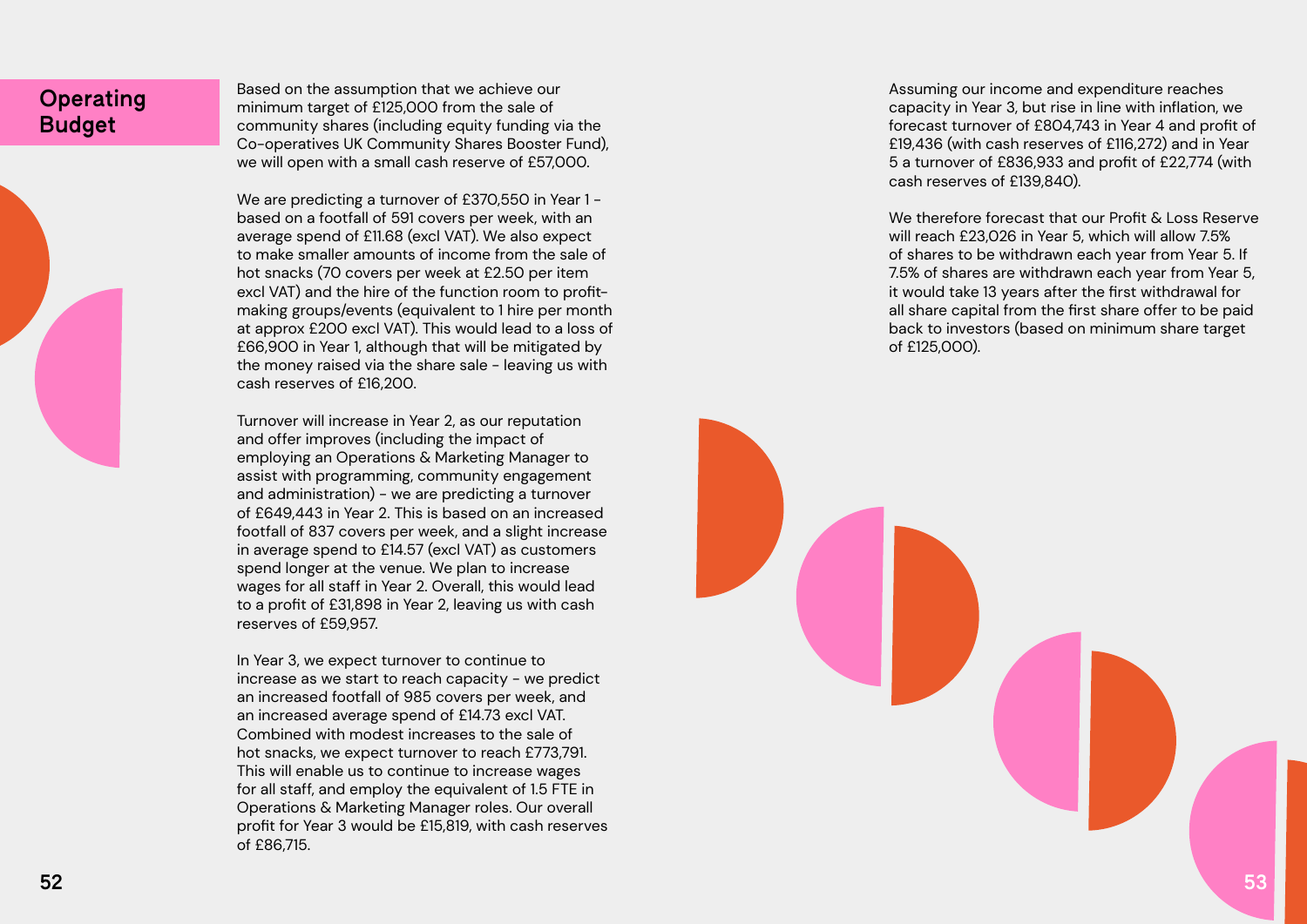Financial Goals | Our main financial goal will be to generate sufficient<br>Financial Goals | income to be able to build up a reserve to fund our long-term goal of opening a permanent space.

> Our financial model will allow for us to make 7.5% of share capital available for withdrawal from Year 5 onwards. Whilst we are aiming to facilitate a moderate level of share withdrawal each year, the priority will be to build reserves and eventually launch a second share offer to raise the capital needed for a more permanent venue.<sup>29</sup>

We will seek to increase the wages of staff above London Living Wage to reflect increased cost-ofliving, inflation etc, and create secure/permanent roles where staff request them. Where trading allows, or if we raise our maximum target of shares sold, we would seek to bring freelance Security staff inhouse, and increase the FTE employed in Operations & Marketing earlier in Year 1.

We will consider the emergency option of operating another share sale in Year 2 if the business requires a further injection of capital to ensure it operates on a sound footing. We will also consider other sources of funding (e.g grants, loans) if necessary - we would investigate funders we have already worked with and have a higher likelihood of securing funds from (Foundation for Future London, Co-operatives UK) and funders we have not yet worked with (e.g the

29 We are asking people to invest in the first share offer as a long-term investment, with a plan to allow 7.5% of capital to be withdrawn each year after Year 5. If the second share sale requires a change to this, this will go to our Members to be agreed.

National Lottery Community Fund, LGBT+ Futures Equity Fund), using our network of support and potentially obtaining assistance from the GLA's Tactical Fund to pay for a bid-writer. There is additional potential for accessing loans via our bank (Triodos). We would prioritise seeking grants before issuing a subsequent share offer, and certainly before taking on any loans. However, our first priority would be seeking to reduce costs before seeking additional funding, and we have developed detailed plans to mitigate losses should trade fall below our forecasts.

We have received advanced assurance from HMRC that they are likely to authorise us to give compliance certificates for the Seed Enterprise Investment Scheme (SEIS) and Enterprise Investment Scheme (EIS) (See Appendix 3)